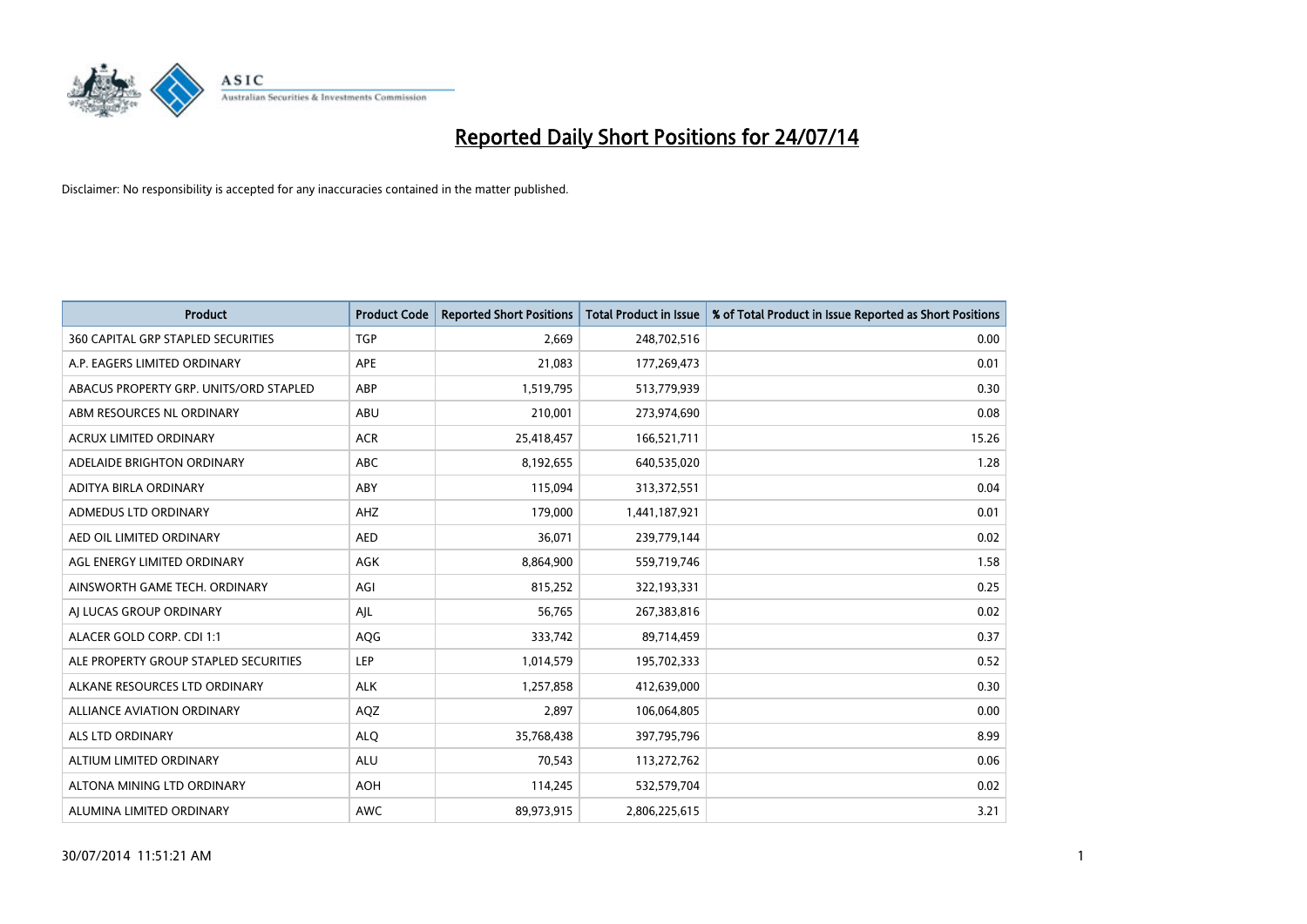

| <b>Product</b>                          | <b>Product Code</b> | <b>Reported Short Positions</b> | <b>Total Product in Issue</b> | % of Total Product in Issue Reported as Short Positions |
|-----------------------------------------|---------------------|---------------------------------|-------------------------------|---------------------------------------------------------|
| AMALGAMATED HOLDINGS ORDINARY           | AHD                 | 264,415                         | 157,864,530                   | 0.17                                                    |
| AMCOM TELECOMM. ORDINARY                | AMM                 | 2,222,047                       | 264,835,089                   | 0.84                                                    |
| AMCOR LIMITED ORDINARY                  | AMC                 | 5,182,440                       | 1,206,684,923                 | 0.43                                                    |
| AMP CAPITAL CHINA ORDINARY UNITS        | AGF                 | 10,984,000                      | 374,593,484                   | 2.93                                                    |
| AMP LIMITED ORDINARY                    | AMP                 | 36,451,004                      | 2,957,737,964                 | 1.23                                                    |
| ANSELL LIMITED ORDINARY                 | <b>ANN</b>          | 6,219,891                       | 152,937,881                   | 4.07                                                    |
| ANTARES ENERGY LTD ORDINARY             | AZZ                 | 229,464                         | 255,000,000                   | 0.09                                                    |
| ANZ BANKING GRP LTD ORDINARY            | ANZ                 | 8,055,752                       | 2,756,583,456                 | 0.29                                                    |
| APA GROUP STAPLED SECURITIES            | APA                 | 15,021,205                      | 835,750,807                   | 1.80                                                    |
| APN NEWS & MEDIA ORDINARY               | <b>APN</b>          | 1,695,218                       | 1,029,041,356                 | 0.16                                                    |
| AQUARIUS PLATINUM. ORDINARY             | <b>AQP</b>          | 1,154,480                       | 1,464,310,359                 | 0.08                                                    |
| AQUILA RESOURCES ORDINARY               | <b>AQA</b>          | 594,322                         | 411,804,442                   | 0.14                                                    |
| ARB CORPORATION ORDINARY                | ARP                 | 1,525,741                       | 72,493,302                    | 2.10                                                    |
| ARDENT LEISURE GROUP STAPLED SECURITIES | AAD                 | 4,633,548                       | 405,055,708                   | 1.14                                                    |
| ARISTOCRAT LEISURE ORDINARY             | ALL                 | 4,063,651                       | 622,710,823                   | 0.65                                                    |
| ARRIUM LTD ORDINARY                     | ARI                 | 35,257,700                      | 1,366,183,142                 | 2.58                                                    |
| ASALEO CARE LIMITED ORDINARY            | AHY                 | 3,602,220                       | 603,059,070                   | 0.60                                                    |
| ASCIANO LIMITED ORDINARY                | <b>AIO</b>          | 11,590,138                      | 975,385,664                   | 1.19                                                    |
| ASG GROUP LIMITED ORDINARY              | ASZ                 | 527,624                         | 206,720,839                   | 0.26                                                    |
| ASPEN GROUP ORD/UNITS STAPLED           | APZ                 | 56,851                          | 119,948,774                   | 0.05                                                    |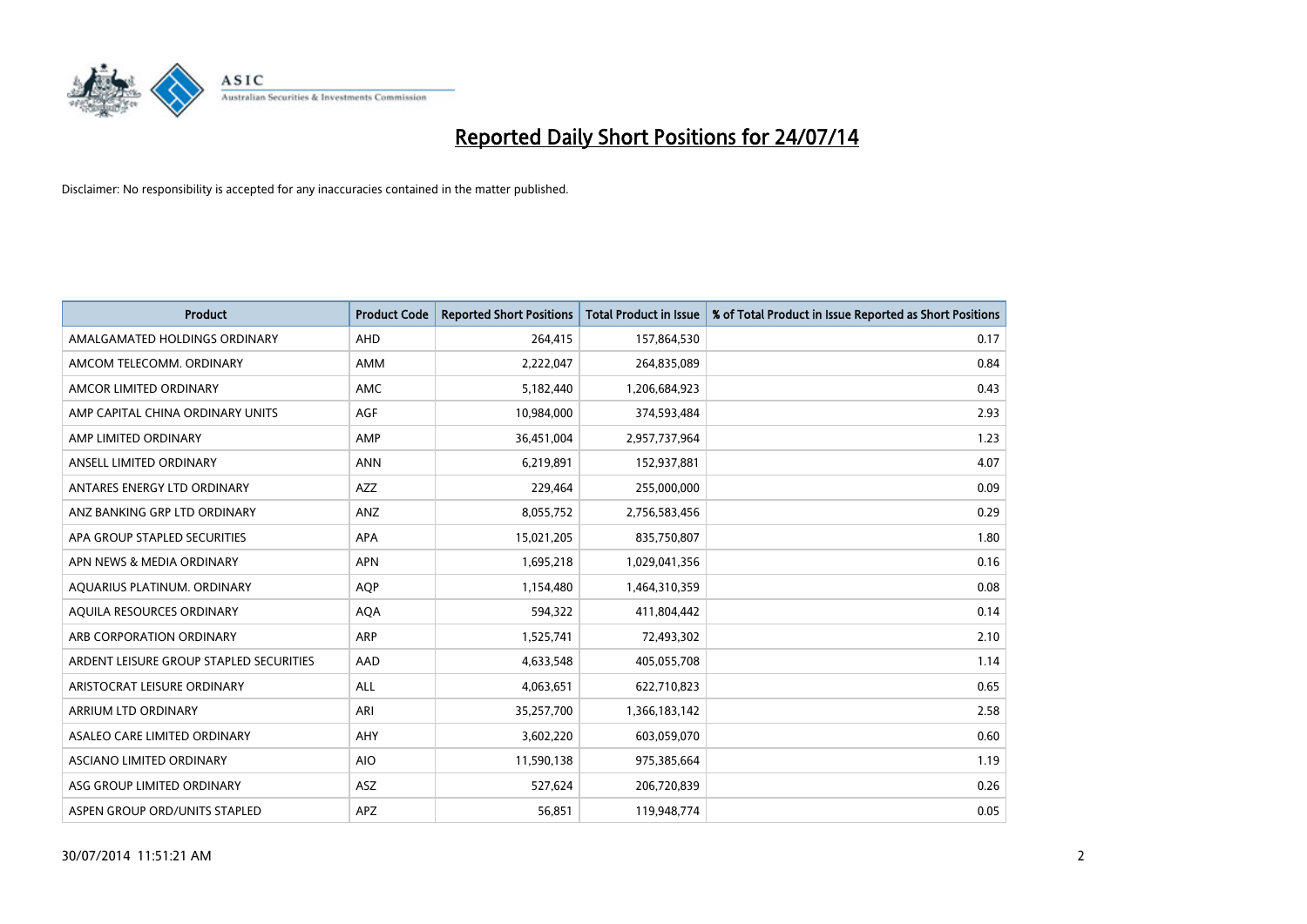

| <b>Product</b>                            | <b>Product Code</b> | <b>Reported Short Positions</b> | <b>Total Product in Issue</b> | % of Total Product in Issue Reported as Short Positions |
|-------------------------------------------|---------------------|---------------------------------|-------------------------------|---------------------------------------------------------|
| ASTRO JAP PROP GROUP STAPLED US PROHIBIT. | AJA                 | 23,695                          | 67,211,752                    | 0.04                                                    |
| ASX LIMITED ORDINARY                      | ASX                 | 4,738,969                       | 193,595,162                   | 2.45                                                    |
| ATLAS IRON LIMITED ORDINARY               | AGO                 | 131,415,817                     | 915,496,158                   | 14.35                                                   |
| ATRUM COAL NL ORDINARY                    | <b>ATU</b>          | 188,860                         | 76,305,842                    | 0.25                                                    |
| AURIZON HOLDINGS LTD ORDINARY             | <b>AZI</b>          | 4,619,367                       | 2,137,284,503                 | 0.22                                                    |
| <b>AURORA OIL &amp; GAS ORDINARY</b>      | <b>AUT</b>          | 15,477                          | 448,785,778                   | 0.00                                                    |
| AUSDRILL LIMITED ORDINARY                 | <b>ASL</b>          | 22,155,796                      | 312,277,224                   | 7.09                                                    |
| AUSENCO LIMITED ORDINARY                  | AAX                 | 2,530,085                       | 168,449,799                   | 1.50                                                    |
| <b>AUSTAL LIMITED ORDINARY</b>            | ASB                 | 136,528                         | 346,379,377                   | 0.04                                                    |
| AUSTBROKERS HOLDINGS ORDINARY             | <b>AUB</b>          | 380,717                         | 59,955,596                    | 0.63                                                    |
| AUSTIN ENGINEERING ORDINARY               | ANG                 | 1,338,721                       | 84,274,004                    | 1.59                                                    |
| AUSTRALAND PROPERTY STAPLED SECURITY      | <b>ALZ</b>          | 183,141                         | 578,984,528                   | 0.03                                                    |
| AUSTRALIAN AGRICULT. ORDINARY             | AAC                 | 3,391,484                       | 532,474,721                   | 0.64                                                    |
| AUSTRALIAN FOUNDAT, ORDINARY              | AFI                 | 100                             | 1,049,055,166                 | 0.00                                                    |
| AUSTRALIAN INFR LTD ORDINARY              | <b>AIX</b>          | 14,364                          | 620,733,944                   | 0.00                                                    |
| AUSTRALIAN PHARM. ORDINARY                | API                 | 10,800,570                      | 488,115,883                   | 2.21                                                    |
| AUTOMOTIVE HOLDINGS ORDINARY              | AHE                 | 1,119,000                       | 306,437,941                   | 0.37                                                    |
| AVANCO RESOURCES LTD ORDINARY             | AVB                 | 56.624                          | 1,661,675,855                 | 0.00                                                    |
| AVEO GROUP STAPLED SECURITIES             | <b>AOG</b>          | 11,133,116                      | 500,111,460                   | 2.23                                                    |
| AWE LIMITED ORDINARY                      | <b>AWE</b>          | 1,457,253                       | 522,696,385                   | 0.28                                                    |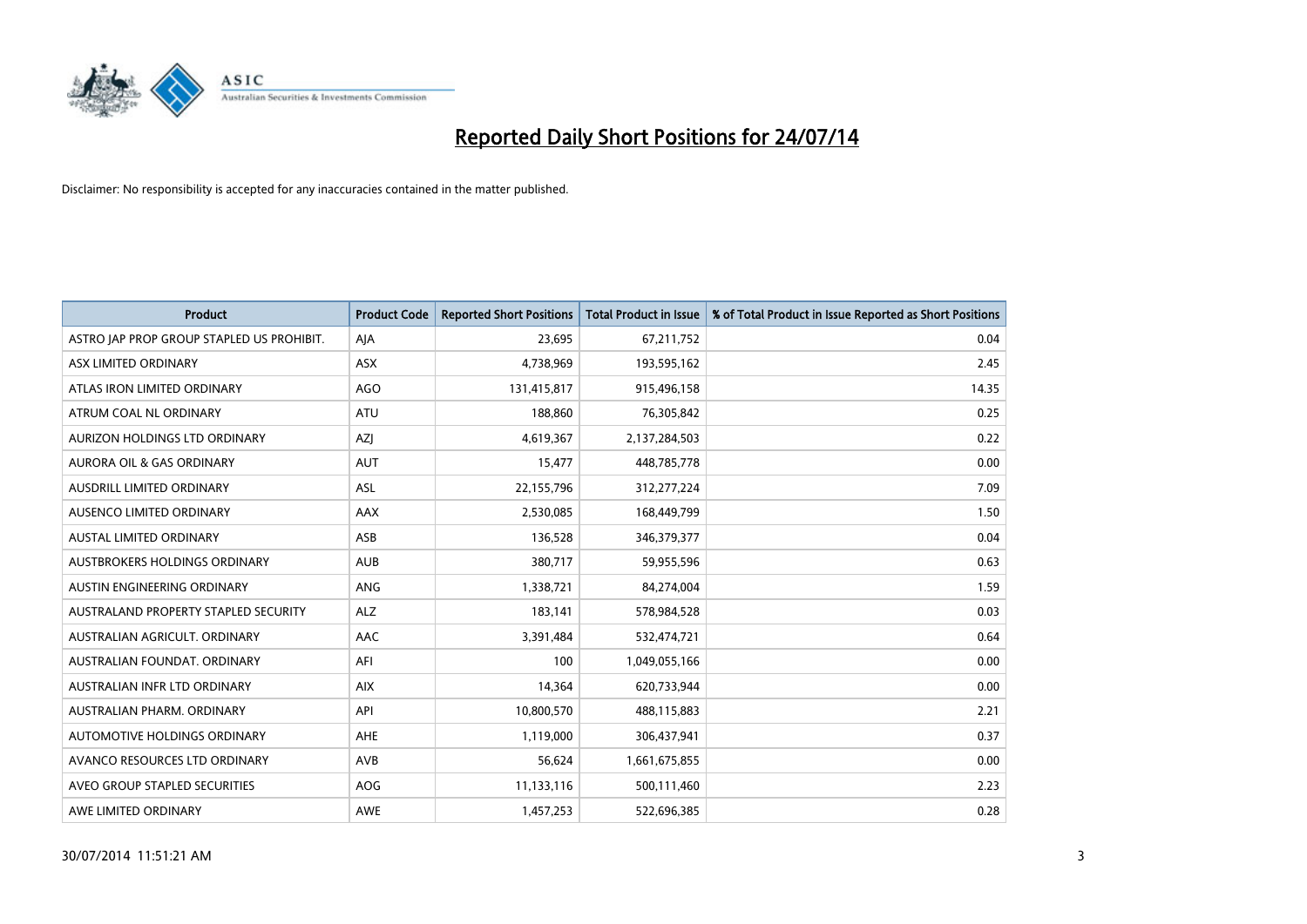

| <b>Product</b>                      | <b>Product Code</b> | <b>Reported Short Positions</b> | <b>Total Product in Issue</b> | % of Total Product in Issue Reported as Short Positions |
|-------------------------------------|---------------------|---------------------------------|-------------------------------|---------------------------------------------------------|
| <b>AZONTO PET LTD ORDINARY</b>      | APY                 | 1                               | 1,158,625,100                 | 0.00                                                    |
| AZUMAH RESOURCES ORDINARY           | <b>AZM</b>          | $\mathbf{1}$                    | 358,316,919                   | 0.00                                                    |
| <b>BANDANNA ENERGY ORDINARY</b>     | <b>BND</b>          | 24,135,792                      | 528,481,199                   | 4.57                                                    |
| BANK OF QUEENSLAND. ORDINARY        | <b>BOQ</b>          | 2,834,820                       | 362,516,534                   | 0.78                                                    |
| <b>BANNERMAN RESOURCES ORDINARY</b> | <b>BMN</b>          | 668,349                         | 328,995,150                   | 0.20                                                    |
| <b>BASE RES LIMITED ORDINARY</b>    | <b>BSE</b>          | 5,516,704                       | 561,840,029                   | 0.98                                                    |
| BATHURST RES LTD. ORDINARY          | <b>BRL</b>          | 1,483,290                       | 947,754,948                   | 0.16                                                    |
| <b>BC IRON LIMITED ORDINARY</b>     | <b>BCI</b>          | 4,050,234                       | 124,345,439                   | 3.26                                                    |
| BEACH ENERGY LIMITED ORDINARY       | <b>BPT</b>          | 19,628,477                      | 1,292,897,806                 | 1.52                                                    |
| BEADELL RESOURCE LTD ORDINARY       | <b>BDR</b>          | 16,627,679                      | 798,657,280                   | 2.08                                                    |
| BEGA CHEESE LTD ORDINARY            | <b>BGA</b>          | 937,776                         | 152,245,802                   | 0.62                                                    |
| BENDIGO AND ADELAIDE ORDINARY       | <b>BEN</b>          | 11,759,172                      | 447,880,513                   | 2.63                                                    |
| BENITEC BIOPHARMA ORDINARY          | <b>BLT</b>          | 715                             | 114,898,793                   | 0.00                                                    |
| BENTHAM IMF LTD ORDINARY            | <b>IMF</b>          | 3,831,473                       | 165,370,269                   | 2.32                                                    |
| BERKELEY RESOURCES ORDINARY         | <b>BKY</b>          | 170,655                         | 180,361,323                   | 0.09                                                    |
| BETASHARES ASX RES ETF UNITS        | <b>ORE</b>          | 512,000                         | 2,922,150                     | 17.52                                                   |
| BHP BILLITON LIMITED ORDINARY       | <b>BHP</b>          | 8,691,729                       | 3,211,691,105                 | 0.27                                                    |
| BIGAIR GROUP LIMITED ORDINARY       | <b>BGL</b>          | 60,292                          | 172,872,340                   | 0.03                                                    |
| <b>BILLABONG ORDINARY</b>           | <b>BBG</b>          | 13,786,436                      | 990,370,034                   | 1.39                                                    |
| <b>BLACKHAM RESOURCES ORDINARY</b>  | <b>BLK</b>          | 50,000                          | 117,790,092                   | 0.04                                                    |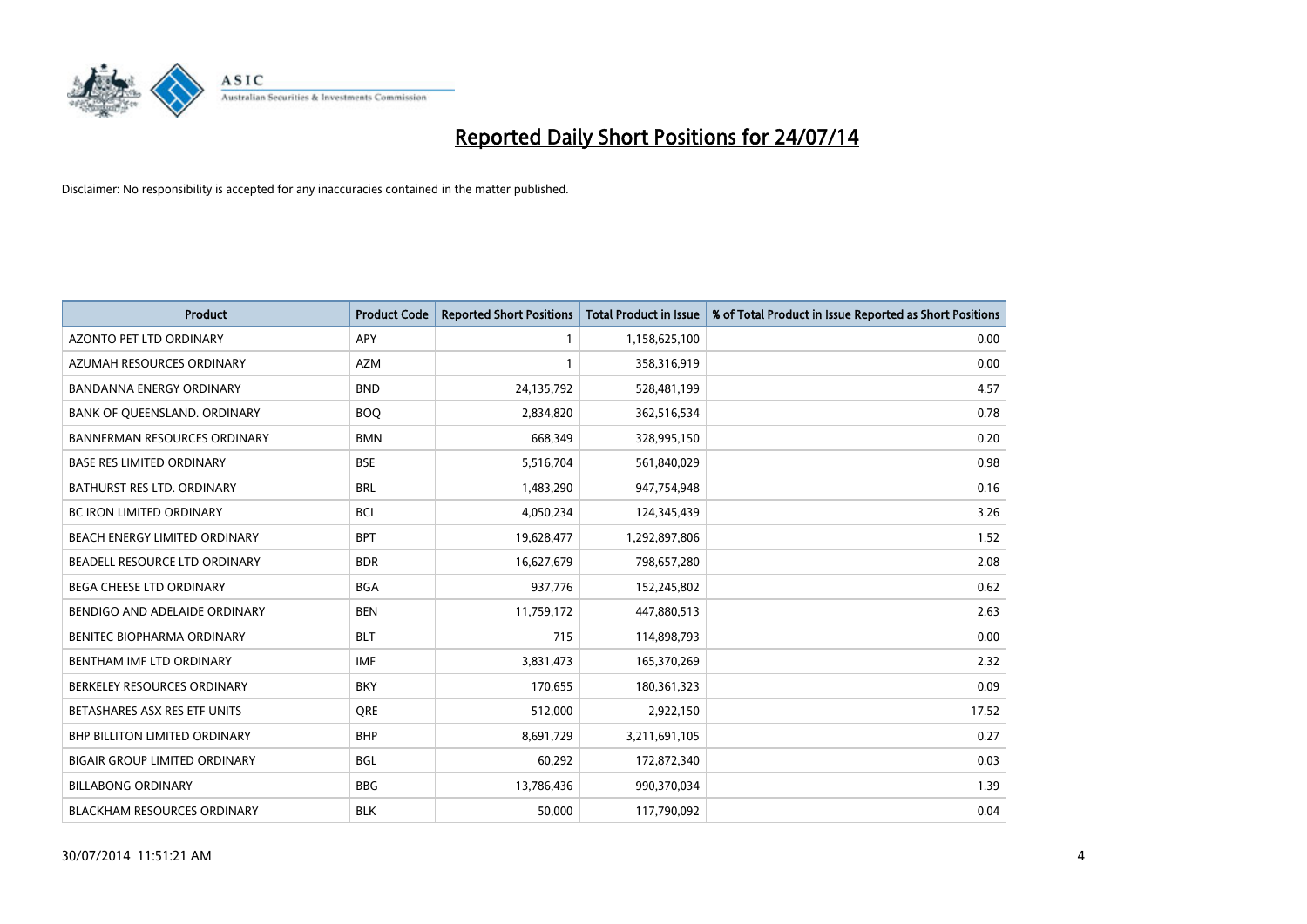

| <b>Product</b>                         | <b>Product Code</b> | <b>Reported Short Positions</b> | <b>Total Product in Issue</b> | % of Total Product in Issue Reported as Short Positions |
|----------------------------------------|---------------------|---------------------------------|-------------------------------|---------------------------------------------------------|
| <b>BLACKMORES LIMITED ORDINARY</b>     | <b>BKL</b>          | 5.999                           | 17,114,947                    | 0.04                                                    |
| BLACKTHORN RESOURCES ORD US PROHIBITED | <b>BTR</b>          | 4,019                           | 164,285,950                   | 0.00                                                    |
| <b>BLUESCOPE STEEL LTD ORDINARY</b>    | <b>BSL</b>          | 511,992                         | 558,848,896                   | 0.09                                                    |
| <b>BOART LONGYEAR ORDINARY</b>         | <b>BLY</b>          | 34,757,548                      | 461,163,412                   | 7.54                                                    |
| <b>BORAL LIMITED, ORDINARY</b>         | <b>BLD</b>          | 18,696,700                      | 782,736,249                   | 2.39                                                    |
| <b>BRADKEN LIMITED ORDINARY</b>        | <b>BKN</b>          | 15,419,172                      | 171,027,249                   | 9.02                                                    |
| <b>BRAMBLES LIMITED ORDINARY</b>       | <b>BXB</b>          | 2,072,209                       | 1,563,424,990                 | 0.13                                                    |
| BREVILLE GROUP LTD ORDINARY            | <b>BRG</b>          | 3,080,429                       | 130,095,322                   | 2.37                                                    |
| <b>BRICKWORKS LIMITED ORDINARY</b>     | <b>BKW</b>          | 97,915                          | 148,038,996                   | 0.07                                                    |
| <b>BROCKMAN MINING LTD ORDINARY</b>    | <b>BCK</b>          | 414,026                         | 8,381,982,131                 | 0.00                                                    |
| BT INVESTMENT MNGMNT ORDINARY          | <b>BTT</b>          | 584                             | 284,384,906                   | 0.00                                                    |
| <b>BURU ENERGY ORDINARY</b>            | <b>BRU</b>          | 18,847,026                      | 298,505,530                   | 6.31                                                    |
| <b>BWP TRUST ORDINARY UNITS</b>        | <b>BWP</b>          | 9,128,066                       | 634,395,195                   | 1.44                                                    |
| <b>CABCHARGE AUSTRALIA ORDINARY</b>    | CAB                 | 10,179,806                      | 120,430,683                   | 8.45                                                    |
| CALTEX AUSTRALIA ORDINARY              | <b>CTX</b>          | 3,458,785                       | 270,000,000                   | 1.28                                                    |
| CAPITOL HEALTH ORDINARY                | CAI                 | 306,591                         | 431,180,115                   | 0.07                                                    |
| CARDNO LIMITED ORDINARY                | CDD                 | 8,265,128                       | 163,266,973                   | 5.06                                                    |
| CARINDALE PROPERTY UNIT                | <b>CDP</b>          | 107                             | 70,000,000                    | 0.00                                                    |
| CARNARVON PETROLEUM ORDINARY           | <b>CVN</b>          | 734                             | 987,176,977                   | 0.00                                                    |
| CARSALES.COM LTD ORDINARY              | <b>CRZ</b>          | 6,821,589                       | 237,828,965                   | 2.87                                                    |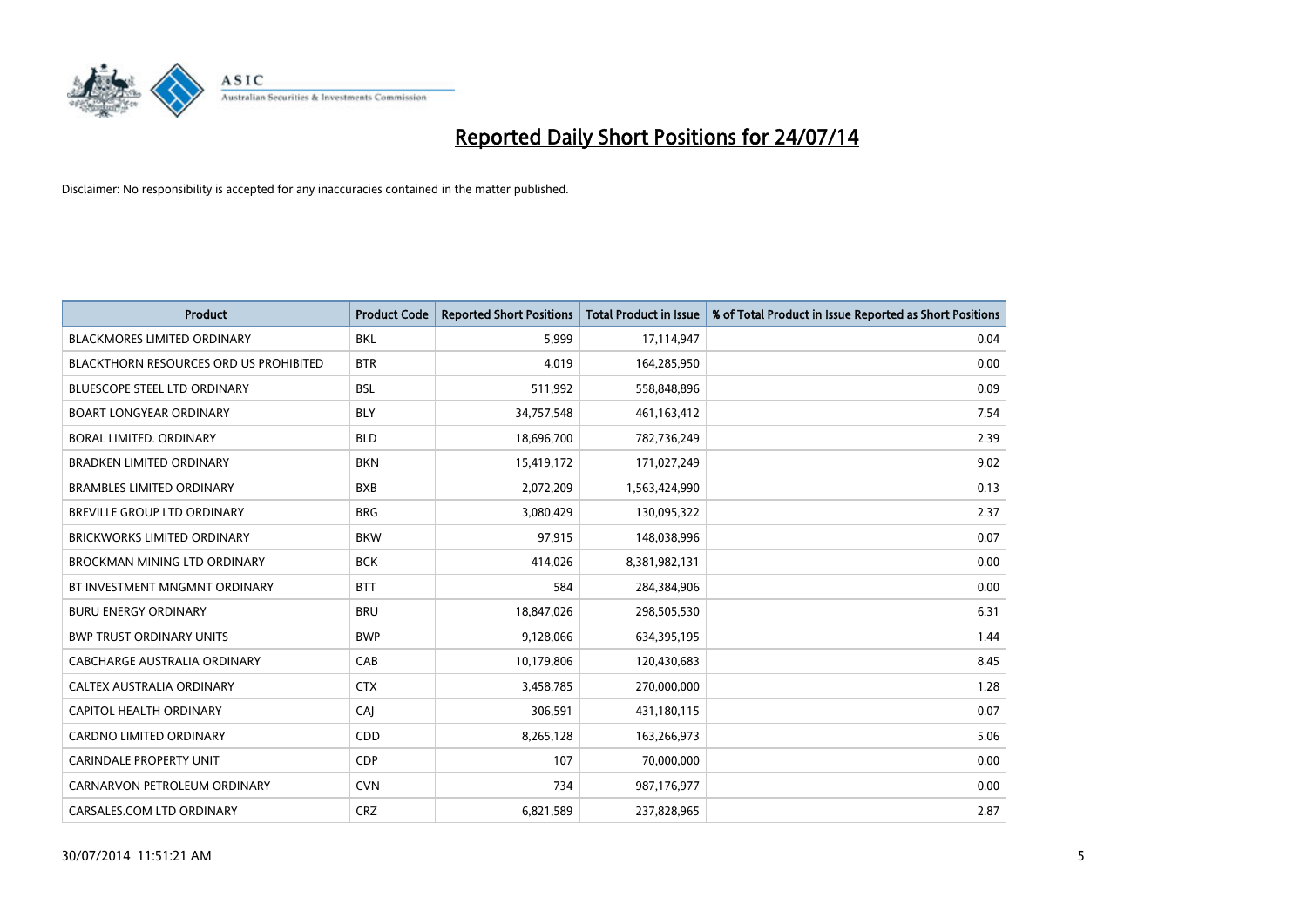

| <b>Product</b>                          | <b>Product Code</b> | <b>Reported Short Positions</b> | <b>Total Product in Issue</b> | % of Total Product in Issue Reported as Short Positions |
|-----------------------------------------|---------------------|---------------------------------|-------------------------------|---------------------------------------------------------|
| <b>CASH CONVERTERS ORDINARY</b>         | CCV                 | 10,162,282                      | 428,886,124                   | 2.37                                                    |
| CEDAR WOODS PROP. ORDINARY              | <b>CWP</b>          | 155,683                         | 78,336,371                    | 0.20                                                    |
| CENTRAL PETROLEUM ORDINARY              | <b>CTP</b>          | 1,533,671                       | 348,718,957                   | 0.44                                                    |
| CERAMIC FUEL CELLS ORDINARY             | <b>CFU</b>          | 4,058                           | 2,507,761,565                 | 0.00                                                    |
| CFS RETAIL TRUST GRP STAPLED SECURITIES | <b>CFX</b>          | 62,423,702                      | 3,018,050,810                 | 2.07                                                    |
| <b>CHALLENGER LIMITED ORDINARY</b>      | <b>CGF</b>          | 400,511                         | 530,862,585                   | 0.08                                                    |
| CHANDLER MACLEOD LTD ORDINARY           | <b>CMG</b>          | 57,669                          | 547,985,086                   | 0.01                                                    |
| CHARTER HALL GROUP STAPLED US PROHIBIT. | <b>CHC</b>          | 342,227                         | 347,989,262                   | 0.10                                                    |
| <b>CHARTER HALL RETAIL UNITS</b>        | <b>COR</b>          | 10,804,702                      | 369,040,750                   | 2.93                                                    |
| <b>CHORUS LIMITED ORDINARY</b>          | <b>CNU</b>          | 123,693                         | 396,369,767                   | 0.03                                                    |
| COAL OF AFRICA LTD ORDINARY             | <b>CZA</b>          | 426                             | 1,048,368,613                 | 0.00                                                    |
| <b>COALSPUR MINES LTD ORDINARY</b>      | <b>CPL</b>          | 2,747,965                       | 641,544,455                   | 0.43                                                    |
| COBAR CONSOLIDATED ORDINARY             | CCU                 | 100,000                         | 329,715,353                   | 0.03                                                    |
| COCA-COLA AMATIL ORDINARY               | <b>CCL</b>          | 8,712,530                       | 763,590,249                   | 1.14                                                    |
| <b>COCHLEAR LIMITED ORDINARY</b>        | <b>COH</b>          | 10,180,014                      | 57,062,020                    | 17.84                                                   |
| COCKATOO COAL ORDINARY                  | <b>COK</b>          | 167,987                         | 4,560,196,928                 | 0.00                                                    |
| CODAN LIMITED ORDINARY                  | <b>CDA</b>          | 456,358                         | 176,969,924                   | 0.26                                                    |
| <b>COFFEY INTERNATIONAL ORDINARY</b>    | <b>COF</b>          | 7,994                           | 255,833,165                   | 0.00                                                    |
| <b>COKAL LTD ORDINARY</b>               | <b>CKA</b>          | 6,820                           | 471,103,926                   | 0.00                                                    |
| <b>COLLECTION HOUSE ORDINARY</b>        | <b>CLH</b>          | 2,175,122                       | 129,717,785                   | 1.68                                                    |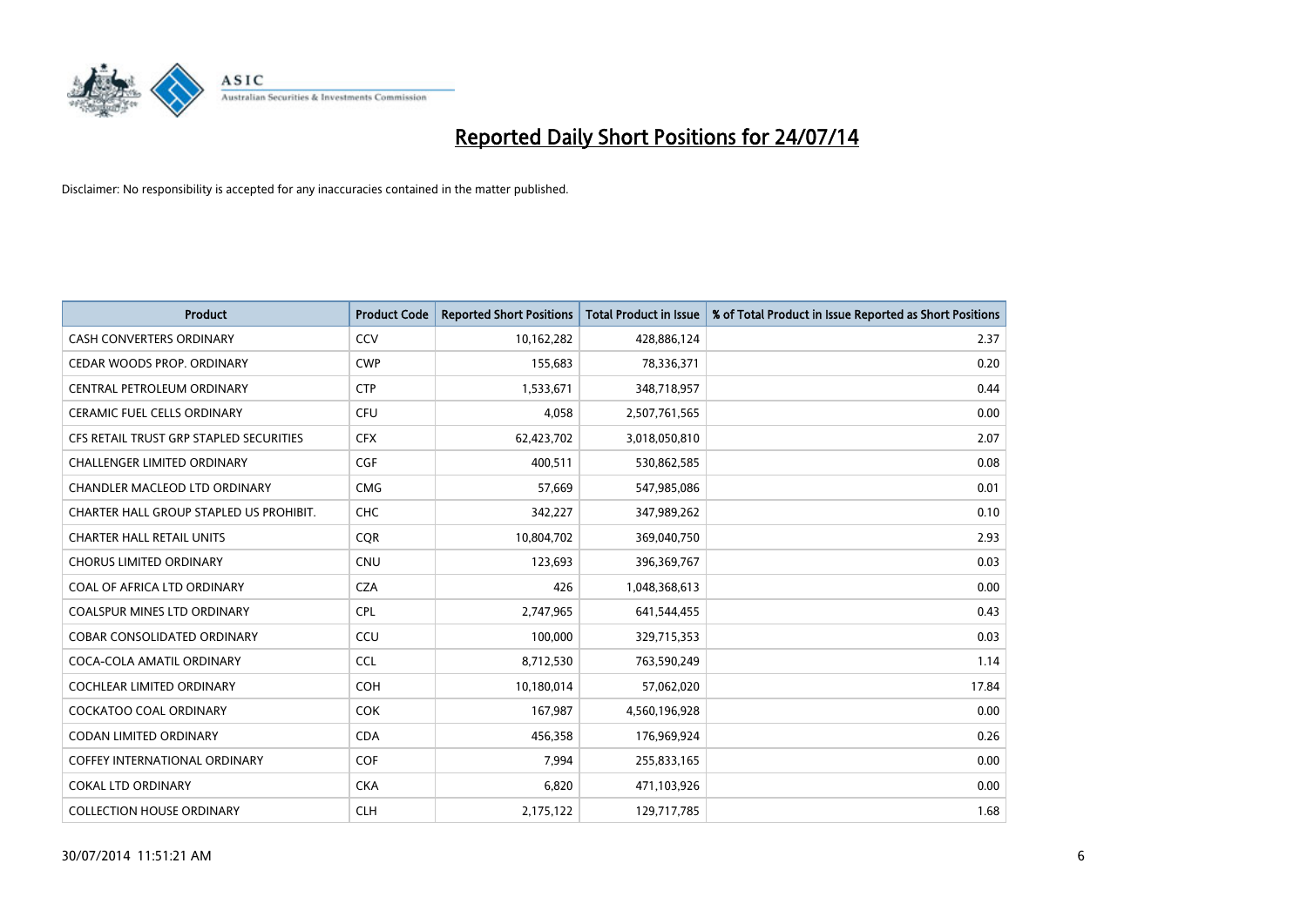

| <b>Product</b>                          | <b>Product Code</b> | <b>Reported Short Positions</b> | <b>Total Product in Issue</b> | % of Total Product in Issue Reported as Short Positions |
|-----------------------------------------|---------------------|---------------------------------|-------------------------------|---------------------------------------------------------|
| <b>COLLINS FOODS LTD ORDINARY</b>       | <b>CKF</b>          | 100,000                         | 93,000,003                    | 0.11                                                    |
| COMMONWEALTH BANK, ORDINARY             | <b>CBA</b>          | 11,608,312                      | 1,621,319,194                 | 0.72                                                    |
| <b>COMPASS RESOURCES ORDINARY</b>       | <b>CMR</b>          | 7,472                           | 1,403,744,100                 | 0.00                                                    |
| COMPUTERSHARE LTD ORDINARY              | <b>CPU</b>          | 9,760,349                       | 556,203,079                   | 1.75                                                    |
| <b>COOPER ENERGY LTD ORDINARY</b>       | <b>COE</b>          | 1,671                           | 329,235,509                   | 0.00                                                    |
| <b>CORP TRAVEL LIMITED ORDINARY</b>     | <b>CTD</b>          | 459,372                         | 89,931,376                    | 0.51                                                    |
| <b>COVER-MORE GRP LTD ORDINARY</b>      | <b>CVO</b>          | 6,172,671                       | 317,750,000                   | 1.94                                                    |
| <b>CREDIT CORP GROUP ORDINARY</b>       | <b>CCP</b>          | 168,167                         | 46,131,882                    | 0.36                                                    |
| <b>CROMWELL PROP STAPLED SECURITIES</b> | <b>CMW</b>          | 10,461,539                      | 1,727,280,850                 | 0.61                                                    |
| <b>CROWE HORWATH AUS ORDINARY</b>       | <b>CRH</b>          | 472,156                         | 273,005,429                   | 0.17                                                    |
| <b>CROWN RESORTS LTD ORDINARY</b>       | <b>CWN</b>          | 5,051,366                       | 728,394,185                   | 0.69                                                    |
| <b>CSG LIMITED ORDINARY</b>             | <b>CSV</b>          | 160,191                         | 278,840,492                   | 0.06                                                    |
| <b>CSL LIMITED ORDINARY</b>             | <b>CSL</b>          | 905,838                         | 474,588,196                   | 0.19                                                    |
| <b>CSR LIMITED ORDINARY</b>             | <b>CSR</b>          | 18,945,186                      | 506,000,315                   | 3.74                                                    |
| <b>CUDECO LIMITED ORDINARY</b>          | CDU                 | 8,833,482                       | 235,119,260                   | 3.76                                                    |
| DART ENERGY LTD ORDINARY                | <b>DTE</b>          | 2,650,693                       | 1,108,752,733                 | 0.24                                                    |
| DATA#3 LIMITED ORDINARY                 | DTL                 | 227,119                         | 153,974,950                   | 0.15                                                    |
| DAVID JONES LIMITED ORDINARY            | <b>DJS</b>          | 4,956,922                       | 537,137,845                   | 0.92                                                    |
| DECMIL GROUP LIMITED ORDINARY           | <b>DCG</b>          | 3,371,918                       | 168,657,794                   | 2.00                                                    |
| DEEP YELLOW LIMITED ORDINARY            | <b>DYL</b>          | 947                             | 1,619,952,347                 | 0.00                                                    |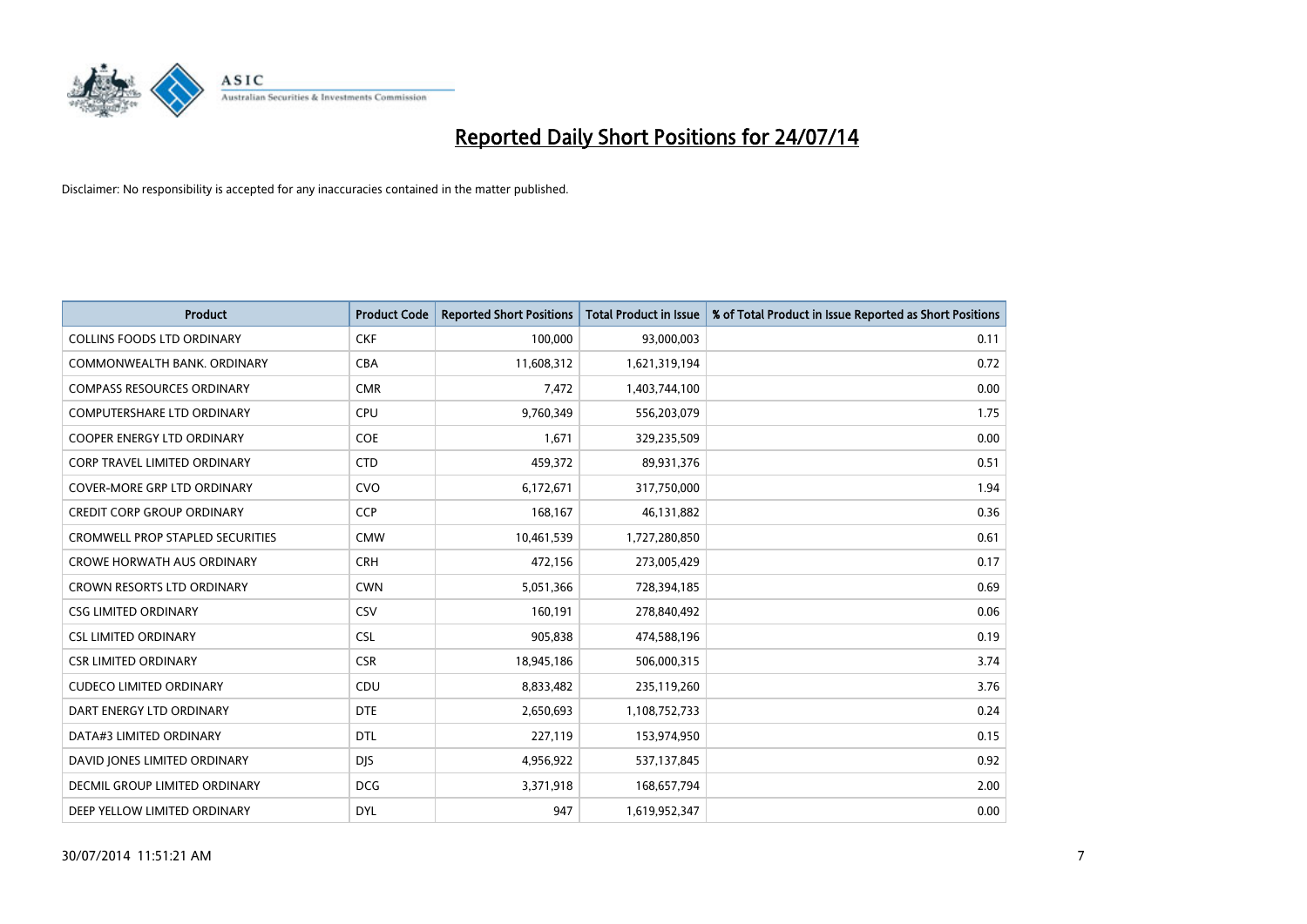

| <b>Product</b>                       | <b>Product Code</b> | <b>Reported Short Positions</b> | <b>Total Product in Issue</b> | % of Total Product in Issue Reported as Short Positions |
|--------------------------------------|---------------------|---------------------------------|-------------------------------|---------------------------------------------------------|
| DEXUS PROPERTY GROUP STAPLED UNITS   | <b>DXS</b>          | 31,032,840                      | 5,433,110,810                 | 0.57                                                    |
| DICK SMITH HLDGS ORDINARY            | <b>DSH</b>          | 17,550,780                      | 236,511,364                   | 7.42                                                    |
| DISCOVERY METALS LTD ORDINARY        | <b>DML</b>          | 1,268,191                       | 644,039,581                   | 0.20                                                    |
| DOMINO PIZZA ENTERPR ORDINARY        | <b>DMP</b>          | 2,185,604                       | 85,933,273                    | 2.54                                                    |
| DONACO INTERNATIONAL ORDINARY        | <b>DNA</b>          | 2,440,023                       | 460,282,631                   | 0.53                                                    |
| DORAY MINERALS LTD ORDINARY          | <b>DRM</b>          | 80,507                          | 164,551,768                   | 0.05                                                    |
| DOWNER EDI LIMITED ORDINARY          | <b>DOW</b>          | 19,689,539                      | 435,399,975                   | 4.52                                                    |
| DRILLSEARCH ENERGY ORDINARY          | <b>DLS</b>          | 18,452,829                      | 445,898,470                   | 4.14                                                    |
| DUET GROUP STAPLED US PROHIBIT.      | <b>DUE</b>          | 4,350,333                       | 1,317,809,323                 | 0.33                                                    |
| DULUXGROUP LIMITED ORDINARY          | <b>DLX</b>          | 1,245,842                       | 383,503,942                   | 0.32                                                    |
| <b>DWS LTD ORDINARY</b>              | <b>DWS</b>          | 145,096                         | 132,362,763                   | 0.11                                                    |
| ECHO ENTERTAINMENT ORDINARY          | EGP                 | 8,154,803                       | 825,672,730                   | 0.99                                                    |
| <b>ELDERS LIMITED ORDINARY</b>       | <b>ELD</b>          | 19,076,591                      | 455,013,329                   | 4.19                                                    |
| ELEMENTAL MINERALS ORDINARY          | <b>ELM</b>          | 120,458                         | 305,063,391                   | 0.04                                                    |
| <b>EMECO HOLDINGS ORDINARY</b>       | <b>EHL</b>          | 8,456,118                       | 599,675,707                   | 1.41                                                    |
| <b>ENDEAVOUR MIN CORP CDI 1:1</b>    | <b>EVR</b>          | 31,265                          | 55,837,996                    | 0.06                                                    |
| <b>ENERGY RESOURCES ORDINARY 'A'</b> | <b>ERA</b>          | 9,953,767                       | 517,725,062                   | 1.92                                                    |
| <b>ENERGY WORLD CORPOR. ORDINARY</b> | <b>EWC</b>          | 43,171,204                      | 1,734,166,672                 | 2.49                                                    |
| ENVESTRA LIMITED ORDINARY            | <b>ENV</b>          | 911,986                         | 1,796,808,474                 | 0.05                                                    |
| EQUATORIAL RES LTD ORDINARY          | EQX                 | 174                             | 122,185,353                   | 0.00                                                    |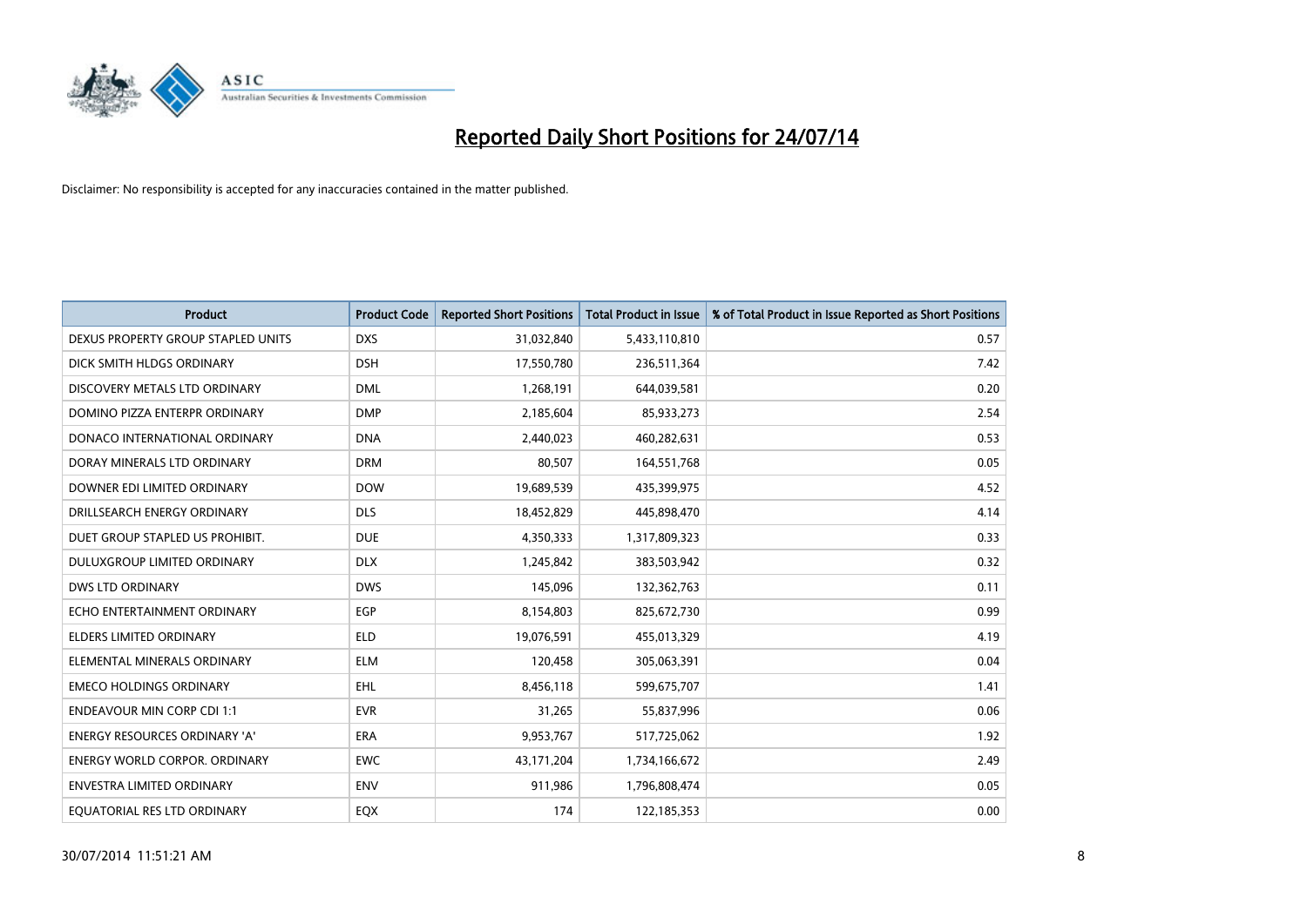

| Product                                | <b>Product Code</b> | <b>Reported Short Positions</b> | <b>Total Product in Issue</b> | % of Total Product in Issue Reported as Short Positions |
|----------------------------------------|---------------------|---------------------------------|-------------------------------|---------------------------------------------------------|
| EQUITY TRUSTEES ORDINARY               | EQT                 | 19                              | 19,105,788                    | 0.00                                                    |
| ERM POWER LIMITED ORDINARY             | EPW                 | 715,931                         | 239,269,727                   | 0.30                                                    |
| ESERVGLOBAL LIMITED ORDINARY           | ESV                 | 504,000                         | 254,045,997                   | 0.20                                                    |
| EVOLUTION MINING LTD ORDINARY          | <b>EVN</b>          | 28,917,161                      | 712,493,836                   | 4.06                                                    |
| FAIRFAX MEDIA LTD ORDINARY             | <b>FXI</b>          | 77,368,411                      | 2,351,955,725                 | 3.29                                                    |
| <b>FANTASTIC HOLDINGS ORDINARY</b>     | <b>FAN</b>          | 14,654                          | 103,068,398                   | 0.01                                                    |
| <b>FAR LTD ORDINARY</b>                | <b>FAR</b>          | 4,924,327                       | 2,699,846,742                 | 0.18                                                    |
| FEDERATION CNTRES ORD/UNIT STAPLED SEC | FDC                 | 530,095                         | 1,427,641,565                 | 0.04                                                    |
| FINBAR GROUP LIMITED ORDINARY          | <b>FRI</b>          | 15,486                          | 227,018,204                   | 0.01                                                    |
| FISHER & PAYKEL H. ORDINARY            | <b>FPH</b>          | 1,984                           | 555,525,232                   | 0.00                                                    |
| FLEETWOOD CORP ORDINARY                | <b>FWD</b>          | 2,167,988                       | 60,581,211                    | 3.58                                                    |
| FLETCHER BUILDING ORDINARY             | <b>FBU</b>          | 1,474,006                       | 687,854,788                   | 0.21                                                    |
| FLEXIGROUP LIMITED ORDINARY            | <b>FXL</b>          | 6,371,498                       | 304,096,060                   | 2.10                                                    |
| FLIGHT CENTRE TRAVEL ORDINARY          | <b>FLT</b>          | 5,724,507                       | 100,571,642                   | 5.69                                                    |
| FLINDERS MINES LTD ORDINARY            | <b>FMS</b>          | 14,150,000                      | 2,400,995,602                 | 0.59                                                    |
| <b>FOCUS MINERALS LTD ORDINARY</b>     | <b>FML</b>          | 2,497,428                       | 9,137,375,877                 | 0.03                                                    |
| FONTERRA SHARE FUND ORDINARY UNITS     | <b>FSF</b>          | 83                              | 107,608,468                   | 0.00                                                    |
| <b>FORTESCUE METALS GRP ORDINARY</b>   | <b>FMG</b>          | 252,852,135                     | 3,113,798,151                 | 8.12                                                    |
| FREEDOM FOOD LTD ORDINARY              | <b>FNP</b>          | 13,870                          | 150,645,371                   | 0.01                                                    |
| <b>G.U.D. HOLDINGS ORDINARY</b>        | GUD                 | 3,610,378                       | 70,939,492                    | 5.09                                                    |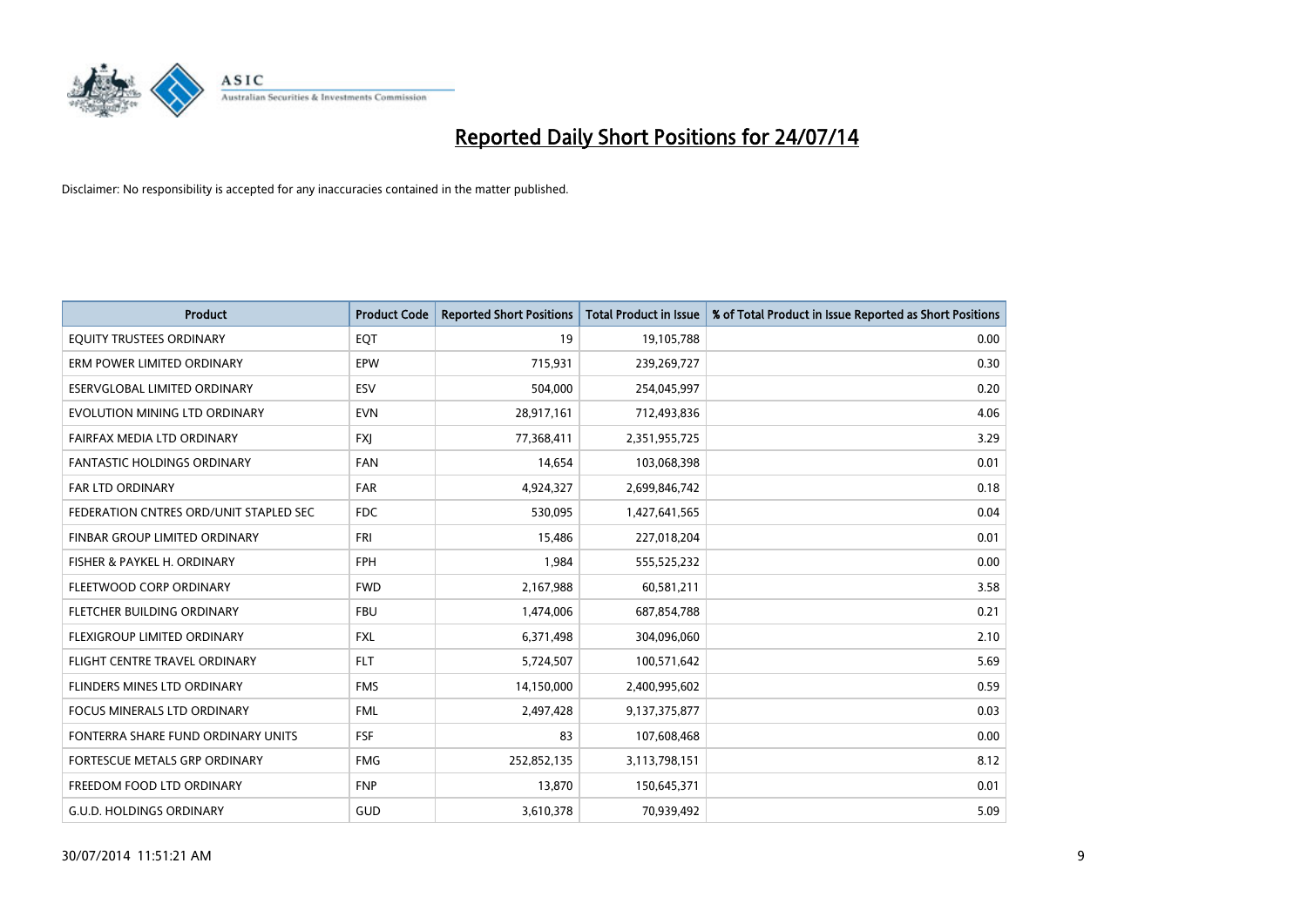

| <b>Product</b>                                   | <b>Product Code</b> | <b>Reported Short Positions</b> | <b>Total Product in Issue</b> | % of Total Product in Issue Reported as Short Positions |
|--------------------------------------------------|---------------------|---------------------------------|-------------------------------|---------------------------------------------------------|
| <b>G8 EDUCATION LIMITED ORDINARY</b>             | <b>GEM</b>          | 11,878,006                      | 332,073,918                   | 3.58                                                    |
| <b>GALAXY RESOURCES ORDINARY</b>                 | <b>GXY</b>          | 46,556                          | 1,064,493,083                 | 0.00                                                    |
| <b>GALILEO JAPAN TRUST UNIT</b>                  | GJT                 | 36,767                          | 106,444,665                   | 0.03                                                    |
| <b>GDI PROPERTY GRP STAPLED SECURITIES</b>       | <b>GDI</b>          | 168,323                         | 567,575,025                   | 0.03                                                    |
| <b>GENETIC TECHNOLOGIES ORDINARY</b>             | <b>GTG</b>          | 939,000                         | 637,146,442                   | 0.15                                                    |
| <b>GENWORTH MORTGAGE ORDINARY</b>                | <b>GMA</b>          | 853,250                         | 650,000,000                   | 0.13                                                    |
| <b>GEODYNAMICS LIMITED ORDINARY</b>              | GDY                 | 819                             | 435,880,130                   | 0.00                                                    |
| <b>GINDALBIE METALS LTD ORDINARY</b>             | <b>GBG</b>          | 34,820,217                      | 1,494,143,745                 | 2.33                                                    |
| <b>GOODMAN FIELDER, ORDINARY</b>                 | <b>GFF</b>          | 12,531,142                      | 1,955,559,207                 | 0.64                                                    |
| <b>GOODMAN GROUP STAPLED</b>                     | <b>GMG</b>          | 7,761,846                       | 1,727,685,976                 | 0.45                                                    |
| <b>GPT GROUP STAPLED SEC.</b>                    | GPT                 | 4,098,745                       | 1,685,460,955                 | 0.24                                                    |
| <b>GRAINCORP LIMITED A CLASS ORDINARY</b>        | <b>GNC</b>          | 10,909,585                      | 228,855,628                   | 4.77                                                    |
| <b>GRANGE RESOURCES, ORDINARY</b>                | <b>GRR</b>          | 4,961,860                       | 1,157,097,869                 | 0.43                                                    |
| <b>GREENCROSS LIMITED ORDINARY</b>               | <b>GXL</b>          | 1,463,403                       | 110,654,390                   | 1.32                                                    |
| <b>GREENLAND MIN EN LTD ORDINARY</b>             | GGG                 | 5,243,157                       | 668,464,377                   | 0.78                                                    |
| <b>GREENLAND MIN EN LTD RIGHTS 26-JUN-14</b>     | GGGR                | 4,630                           | 88,685,050                    | 0.01                                                    |
| <b>GROWTHPOINT PROPERTY ORD/UNIT STAPLED SEC</b> | GOZ                 | 23,491                          | 540,115,360                   | 0.00                                                    |
| <b>GRYPHON MINERALS LTD ORDINARY</b>             | GRY                 | 4,359,712                       | 401,011,505                   | 1.09                                                    |
| <b>GUILDFORD COAL LTD ORDINARY</b>               | <b>GUF</b>          | 497,891                         | 761,857,020                   | 0.07                                                    |
| <b>GWA GROUP LTD ORDINARY</b>                    | <b>GWA</b>          | 16,381,916                      | 306,533,770                   | 5.34                                                    |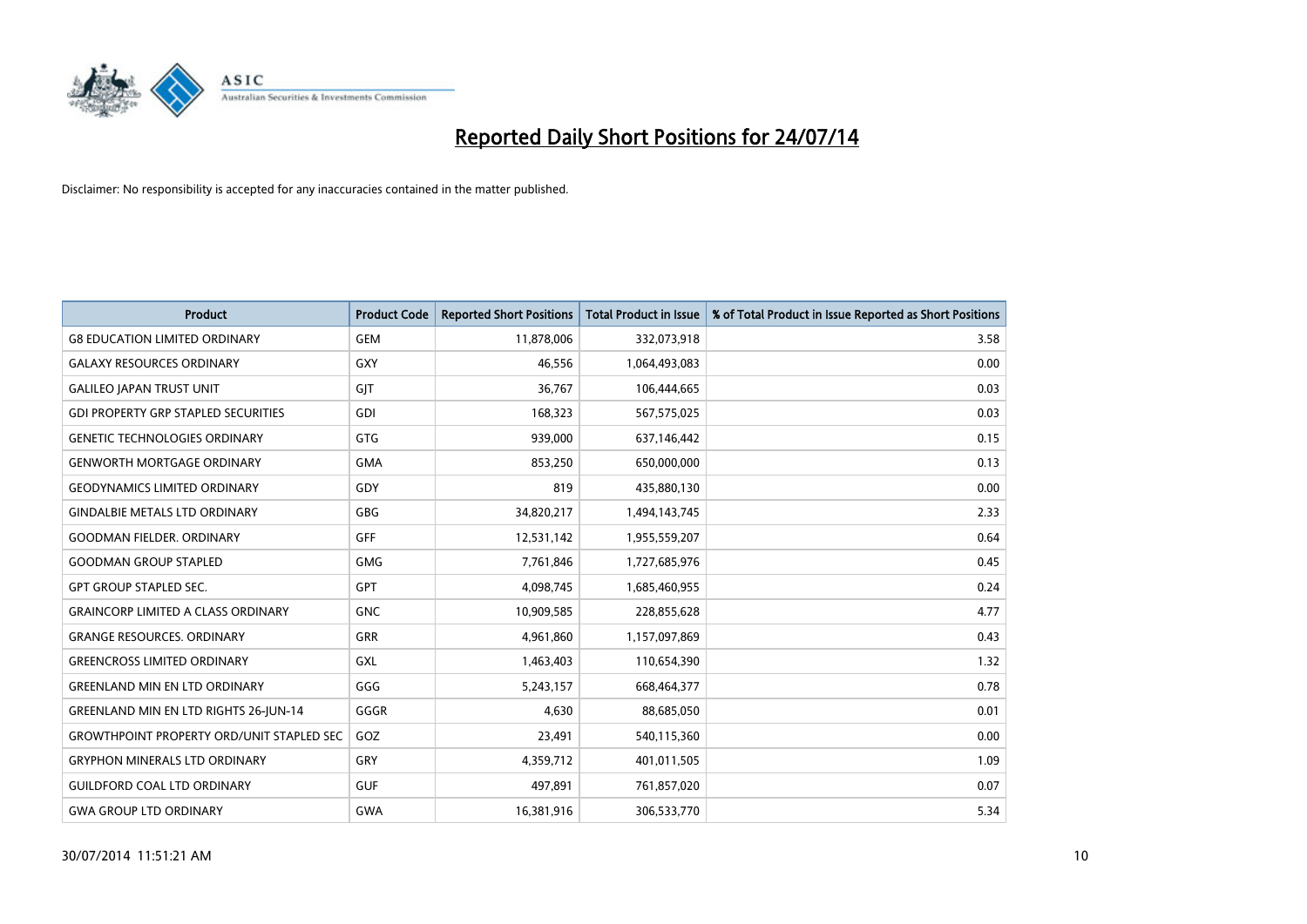

| Product                                       | <b>Product Code</b> | <b>Reported Short Positions</b> | <b>Total Product in Issue</b> | % of Total Product in Issue Reported as Short Positions |
|-----------------------------------------------|---------------------|---------------------------------|-------------------------------|---------------------------------------------------------|
| HARVEY NORMAN ORDINARY                        | <b>HVN</b>          | 54,497,504                      | 1,062,316,784                 | 5.13                                                    |
| <b>HENDERSON GROUP CDI 1:1</b>                | <b>HGG</b>          | 2,396,788                       | 662,378,459                   | 0.36                                                    |
| HFA HOLDINGS LIMITED ORDINARY                 | <b>HFA</b>          | 3,809                           | 136,548,880                   | 0.00                                                    |
| HILLS LTD ORDINARY                            | HIL                 | 80,012                          | 234,192,711                   | 0.03                                                    |
| HORIZON OIL LIMITED ORDINARY                  | <b>HZN</b>          | 59,375,056                      | 1,301,981,265                 | 4.56                                                    |
| <b>IBUY GROUP LTD ORDINARY</b>                | <b>IBY</b>          | 3,388,954                       | 426,069,834                   | 0.80                                                    |
| <b>IINET LIMITED ORDINARY</b>                 | <b>IIN</b>          | 7,684,207                       | 161,238,847                   | 4.77                                                    |
| <b>ILUKA RESOURCES ORDINARY</b>               | <b>ILU</b>          | 39,796,856                      | 418,700,517                   | 9.50                                                    |
| <b>IMDEX LIMITED ORDINARY</b>                 | <b>IMD</b>          | 3,614,905                       | 212,110,368                   | 1.70                                                    |
| <b>INCITEC PIVOT ORDINARY</b>                 | IPL                 | 37,625,143                      | 1,654,998,197                 | 2.27                                                    |
| <b>INDEPENDENCE GROUP ORDINARY</b>            | <b>IGO</b>          | 317,195                         | 234,253,306                   | 0.14                                                    |
| <b>INDOPHIL RESOURCES ORDINARY</b>            | <b>IRN</b>          | 675,797                         | 1,203,146,194                 | 0.06                                                    |
| <b>INDUSTRIA REIT STAPLED</b>                 | <b>IDR</b>          | 70,059                          | 125,000,001                   | 0.06                                                    |
| <b>INFIGEN ENERGY STAPLED SECURITIES</b>      | <b>IFN</b>          | 2,438,968                       | 764,993,434                   | 0.32                                                    |
| <b>INGENIA GROUP STAPLED SECURITIES</b>       | <b>INA</b>          | 2,156,849                       | 678,058,232                   | 0.32                                                    |
| <b>INSURANCE AUSTRALIA ORDINARY</b>           | <b>IAG</b>          | 11,848,410                      | 2,341,618,048                 | 0.51                                                    |
| <b>INTREPID MINES ORDINARY</b>                | <b>IAU</b>          | 4,117,505                       | 557,420,429                   | 0.74                                                    |
| <b>INVESTA OFFICE FUND STAPLED SECURITIES</b> | <b>IOF</b>          | 444,661                         | 614,047,458                   | 0.07                                                    |
| <b>INVOCARE LIMITED ORDINARY</b>              | <b>IVC</b>          | 6,095,697                       | 110,030,298                   | 5.54                                                    |
| <b>IOOF HOLDINGS LTD ORDINARY</b>             | IFL                 | 11,412,331                      | 232,118,034                   | 4.92                                                    |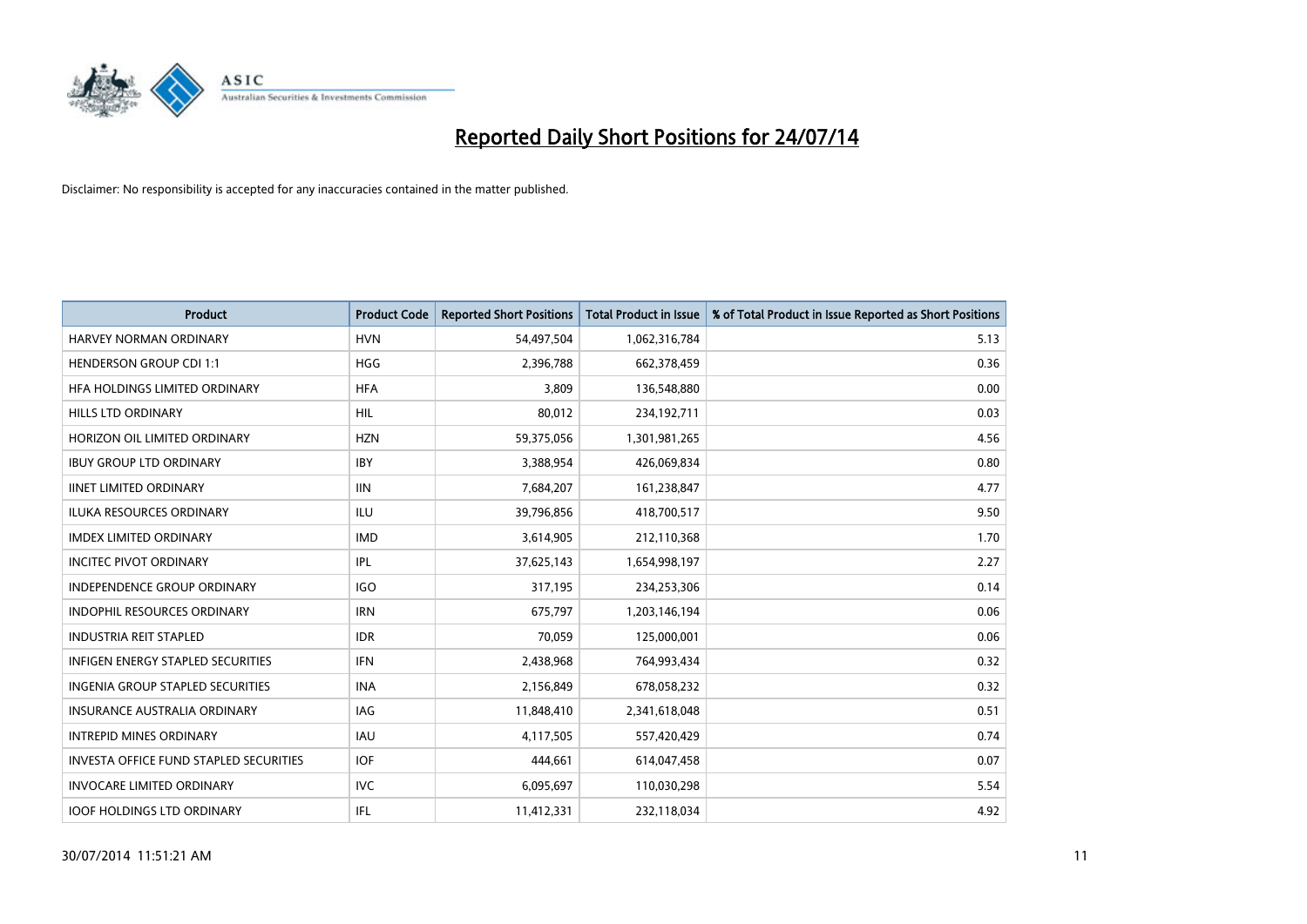

| <b>Product</b>                                  | <b>Product Code</b> | <b>Reported Short Positions</b> | <b>Total Product in Issue</b> | % of Total Product in Issue Reported as Short Positions |
|-------------------------------------------------|---------------------|---------------------------------|-------------------------------|---------------------------------------------------------|
| <b>IPROPERTY GROUP LTD ORDINARY</b>             | <b>IPP</b>          | 3,634,052                       | 181,703,204                   | 2.00                                                    |
| <b>IRESS LIMITED ORDINARY</b>                   | <b>IRE</b>          | 5,500,031                       | 159,097,319                   | 3.46                                                    |
| <b>IRON ORE HOLDINGS ORDINARY</b>               | <b>IOH</b>          | 26,197                          | 161,174,005                   | 0.02                                                    |
| <b>ISELECT LTD ORDINARY</b>                     | <b>ISU</b>          | 294,907                         | 260,889,894                   | 0.11                                                    |
| <b>ISENTIA GROUP LTD ORDINARY</b>               | <b>ISD</b>          | 14,056                          | 200,000,001                   | 0.01                                                    |
| <b>JAMES HARDIE INDUST CHESS DEPOSITARY INT</b> | <b>IHX</b>          | 3,648,898                       | 444,867,063                   | 0.82                                                    |
| <b>JAPARA HEALTHCARE LT ORDINARY</b>            | <b>IHC</b>          | 5,698,062                       | 262,500,000                   | 2.17                                                    |
| <b>JB HI-FI LIMITED ORDINARY</b>                | <b>IBH</b>          | 13,384,824                      | 98,947,309                    | 13.53                                                   |
| K2 ASSET MGMT HLDGS ORDINARY                    | <b>KAM</b>          | 18,286                          | 233,505,798                   | 0.01                                                    |
| <b>KAGARA LTD ORDINARY</b>                      | KZL                 | 1,667,046                       | 798,953,117                   | 0.21                                                    |
| KAROON GAS AUSTRALIA ORDINARY                   | <b>KAR</b>          | 16,606,255                      | 255,841,581                   | 6.49                                                    |
| KATHMANDU HOLD LTD ORDINARY                     | <b>KMD</b>          | 3,702,660                       | 200,633,469                   | 1.85                                                    |
| <b>KBL MINING LIMITED ORDINARY</b>              | <b>KBL</b>          | 1,820                           | 393,535,629                   | 0.00                                                    |
| KINGSGATE CONSOLID. ORDINARY                    | <b>KCN</b>          | 9,530,482                       | 223,584,937                   | 4.26                                                    |
| KINGSROSE MINING LTD ORDINARY                   | <b>KRM</b>          | 483,755                         | 358,611,493                   | 0.13                                                    |
| KOGI IRON LTD ORDINARY                          | KFE                 | 99,750                          | 353,008,052                   | 0.03                                                    |
| LEIGHTON HOLDINGS ORDINARY                      | LEI                 | 5,881,854                       | 338,503,563                   | 1.74                                                    |
| LEND LEASE GROUP UNIT/ORD STAPLED               | LLC                 | 3,472,463                       | 577,475,833                   | 0.60                                                    |
| LIQUEFIED NATURAL ORDINARY                      | LNG                 | 6,277,338                       | 446,529,015                   | 1.41                                                    |
| LOGICAMMS LIMITED ORDINARY                      | <b>LCM</b>          | 36.000                          | 71,178,179                    | 0.05                                                    |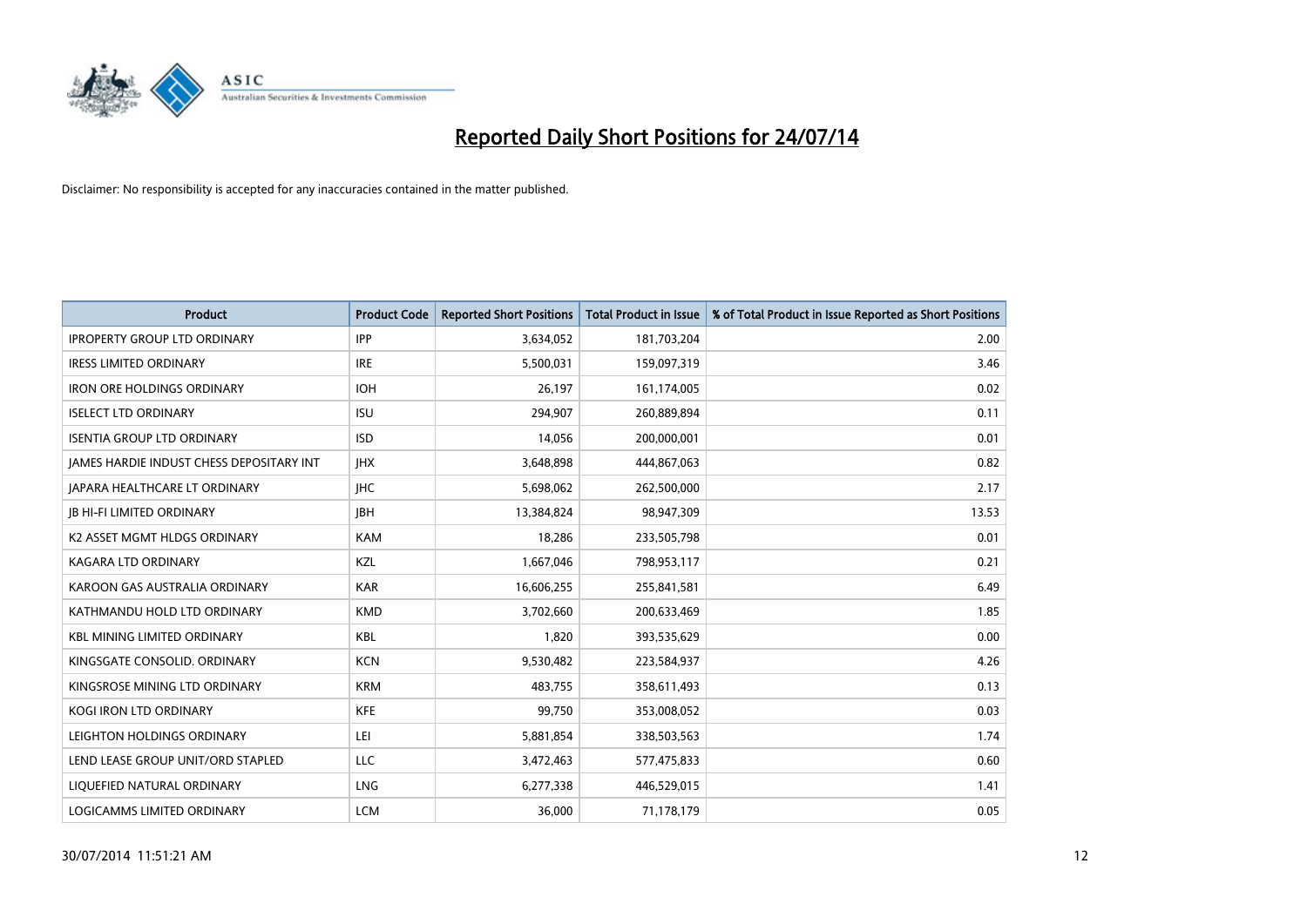

| <b>Product</b>                        | <b>Product Code</b> | <b>Reported Short Positions</b> | <b>Total Product in Issue</b> | % of Total Product in Issue Reported as Short Positions |
|---------------------------------------|---------------------|---------------------------------|-------------------------------|---------------------------------------------------------|
| LONESTAR RESO LTD ORDINARY            | <b>LNR</b>          | 213,861                         | 752,187,211                   | 0.03                                                    |
| LYNAS CORPORATION ORDINARY            | <b>LYC</b>          | 111,152,309                     | 2,333,661,566                 | 4.76                                                    |
| <b>M2 GRP LTD ORDINARY</b>            | <b>MTU</b>          | 13,888,621                      | 180,491,516                   | 7.69                                                    |
| MACA LIMITED ORDINARY                 | <b>MLD</b>          | 1,383,997                       | 202,676,373                   | 0.68                                                    |
| <b>MACMAHON HOLDINGS ORDINARY</b>     | MAH                 | 174,256                         | 1,261,699,966                 | 0.01                                                    |
| MACO ATLAS ROADS GRP ORDINARY STAPLED | <b>MOA</b>          | 3,215,332                       | 505,692,079                   | 0.64                                                    |
| MACQUARIE GROUP LTD ORDINARY          | <b>MOG</b>          | 1,654,608                       | 321,175,323                   | 0.52                                                    |
| MAGELLAN FIN GRP LTD ORDINARY         | <b>MFG</b>          | 4,069,591                       | 158,842,157                   | 2.56                                                    |
| <b>MATRIX C &amp; E LTD ORDINARY</b>  | <b>MCE</b>          | 2,676,501                       | 94,555,428                    | 2.83                                                    |
| <b>MAVERICK DRILLING ORDINARY</b>     | <b>MAD</b>          | 4,740,970                       | 533,885,763                   | 0.89                                                    |
| MAXITRANS INDUSTRIES ORDINARY         | <b>MXI</b>          | 346,130                         | 185,075,653                   | 0.19                                                    |
| MAYNE PHARMA LTD ORDINARY             | <b>MYX</b>          | 2,559,895                       | 586,651,477                   | 0.44                                                    |
| MCMILLAN SHAKESPEARE ORDINARY         | <b>MMS</b>          | 857,054                         | 74,523,965                    | 1.15                                                    |
| <b>MCPHERSON'S LTD ORDINARY</b>       | <b>MCP</b>          | 69,044                          | 95,434,645                    | 0.07                                                    |
| MEDUSA MINING LTD ORDINARY            | <b>MML</b>          | 5,638,608                       | 207,794,301                   | 2.71                                                    |
| MELBOURNE IT LIMITED ORDINARY         | MLB                 | 11,022                          | 92,944,392                    | 0.01                                                    |
| MERMAID MARINE ORDINARY               | <b>MRM</b>          | 11,065,660                      | 366,766,098                   | 3.02                                                    |
| MESOBLAST LIMITED ORDINARY            | <b>MSB</b>          | 20,488,350                      | 321,640,094                   | 6.37                                                    |
| METALS X LIMITED ORDINARY             | <b>MLX</b>          | 1,257,614                       | 1,655,386,110                 | 0.08                                                    |
| METCASH LIMITED ORDINARY              | <b>MTS</b>          | 102,208,557                     | 888,338,048                   | 11.51                                                   |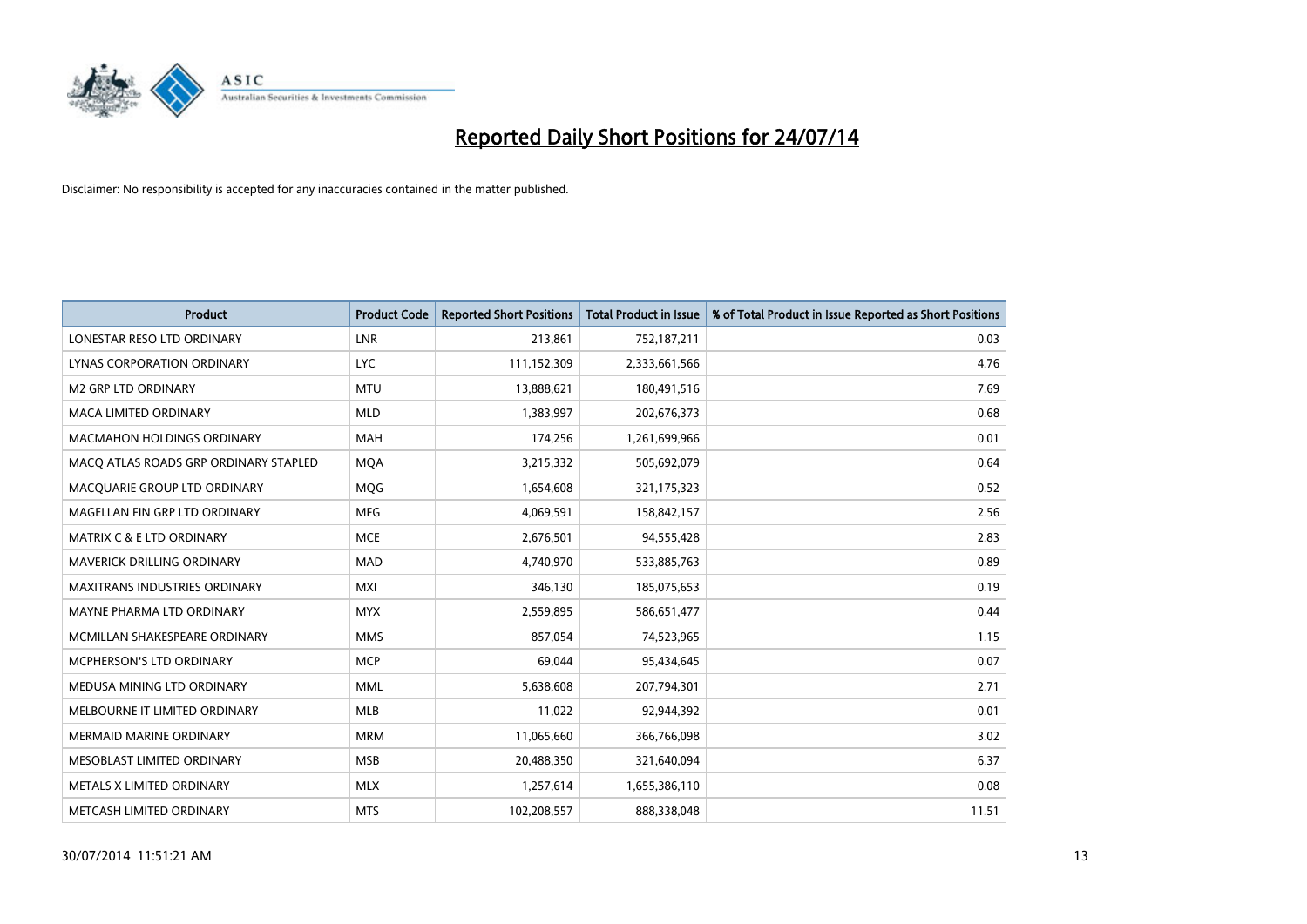

| <b>Product</b>                     | <b>Product Code</b> | <b>Reported Short Positions</b> | <b>Total Product in Issue</b> | % of Total Product in Issue Reported as Short Positions |
|------------------------------------|---------------------|---------------------------------|-------------------------------|---------------------------------------------------------|
| METMINCO LIMITED ORDINARY          | <b>MNC</b>          | 200,000                         | 1,749,543,023                 | 0.01                                                    |
| MIGHTY RIVER POWER ORDINARY        | <b>MYT</b>          | 3,806,311                       | 1,400,012,517                 | 0.27                                                    |
| MINCOR RESOURCES NL ORDINARY       | <b>MCR</b>          | 2,031,217                       | 188,208,274                   | 1.08                                                    |
| MINERAL DEPOSITS ORDINARY          | <b>MDL</b>          | 962,721                         | 103,538,786                   | 0.93                                                    |
| MINERAL RESOURCES, ORDINARY        | <b>MIN</b>          | 18,388,440                      | 186,556,246                   | 9.86                                                    |
| MINT WIRELESS ORDINARY             | <b>MNW</b>          | 1,206,065                       | 450,872,395                   | 0.27                                                    |
| MIRABELA NICKEL LTD ORDINARY       | <b>MBN</b>          | 11                              | 929,710,216                   | 0.00                                                    |
| MIRVAC GROUP STAPLED SECURITIES    | <b>MGR</b>          | 1,409,886                       | 3,692,279,772                 | 0.04                                                    |
| MOKO SOCIAL MEDIA ORDINARY         | <b>MKB</b>          | 68,516                          | 599,357,003                   | 0.01                                                    |
| MOLOPO ENERGY LTD ORDINARY         | <b>MPO</b>          | 11,118                          | 248,705,730                   | 0.00                                                    |
| <b>MONADELPHOUS GROUP ORDINARY</b> | <b>MND</b>          | 12,281,957                      | 92,679,570                    | 13.25                                                   |
| MONASH IVF GROUP LTD ORDINARY      | <b>MVF</b>          | 1,565,830                       | 231,081,089                   | 0.68                                                    |
| MORTGAGE CHOICE LTD ORDINARY       | MOC                 | 499,769                         | 123,780,387                   | 0.40                                                    |
| <b>MOUNT GIBSON IRON ORDINARY</b>  | <b>MGX</b>          | 16,896,466                      | 1,090,805,085                 | 1.55                                                    |
| MULTIPLEX SITES SITES              | <b>MXUPA</b>        | 1,873                           | 4,500,000                     | 0.04                                                    |
| <b>MYER HOLDINGS LTD ORDINARY</b>  | <b>MYR</b>          | 76,054,838                      | 585,684,551                   | 12.99                                                   |
| <b>MYSTATE LIMITED ORDINARY</b>    | <b>MYS</b>          | 108,901                         | 87,261,995                    | 0.12                                                    |
| NANOSONICS LIMITED ORDINARY        | <b>NAN</b>          | 2,487,832                       | 264,157,826                   | 0.94                                                    |
| NATIONAL AUST, BANK ORDINARY       | <b>NAB</b>          | 8,124,293                       | 2,365,765,544                 | 0.34                                                    |
| NATIONAL STORAGE STAPLED           | <b>NSR</b>          | 523,463                         | 244,897,096                   | 0.21                                                    |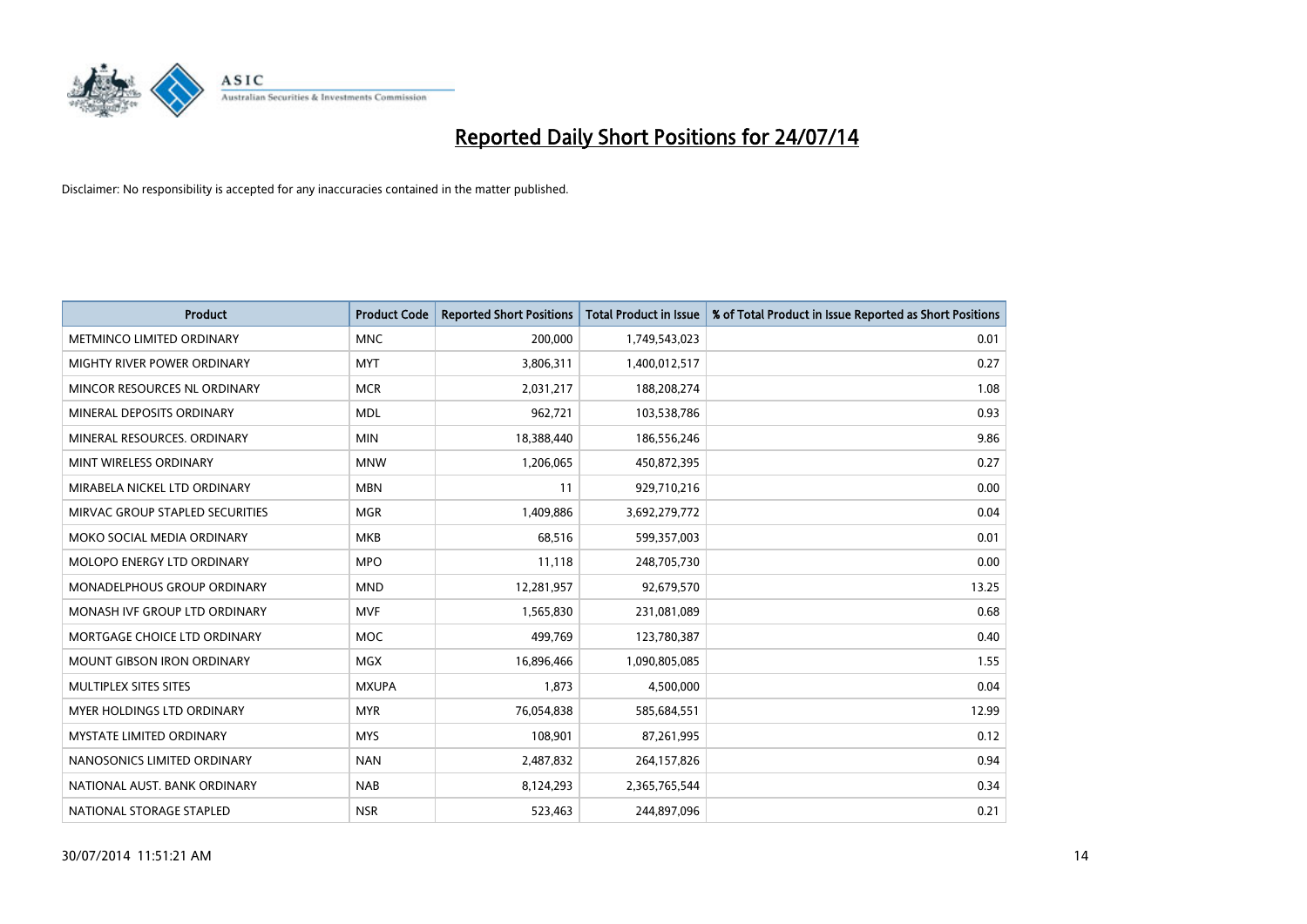

| <b>Product</b>                | <b>Product Code</b> | <b>Reported Short Positions</b> | <b>Total Product in Issue</b> | % of Total Product in Issue Reported as Short Positions |
|-------------------------------|---------------------|---------------------------------|-------------------------------|---------------------------------------------------------|
| NAVITAS LIMITED ORDINARY      | <b>NVT</b>          | 1,630,960                       | 375,712,581                   | 0.43                                                    |
| NEARMAP LTD ORDINARY          | <b>NEA</b>          | 597,008                         | 337,346,101                   | 0.18                                                    |
| NEON ENERGY LIMITED ORDINARY  | <b>NEN</b>          | 140,474                         | 553,037,848                   | 0.03                                                    |
| NEUREN PHARMACEUT. ORDINARY   | <b>NEU</b>          | 174,464                         | 1,555,354,272                 | 0.01                                                    |
| NEW HOPE CORPORATION ORDINARY | <b>NHC</b>          | 1,535,388                       | 830,933,112                   | 0.18                                                    |
| NEWCREST MINING ORDINARY      | <b>NCM</b>          | 12,584,901                      | 766,510,971                   | 1.64                                                    |
| NEWS CORP A NON-VOTING CDI    | <b>NWSLV</b>        | 409,497                         | 3,103,217                     | 13.20                                                   |
| NEWS CORP B VOTING CDI        | <b>NWS</b>          | 2,239,630                       | 21,214,876                    | 10.56                                                   |
| NEWSAT LIMITED ORDINARY       | <b>NWT</b>          | 8,327,466                       | 612,199,841                   | 1.36                                                    |
| NEXTDC LIMITED ORDINARY       | <b>NXT</b>          | 17,610,189                      | 193,154,486                   | 9.12                                                    |
| NEXUS ENERGY LIMITED ORDINARY | <b>NXS</b>          | 83,983                          | 1,330,219,459                 | 0.01                                                    |
| NIB HOLDINGS LIMITED ORDINARY | <b>NHF</b>          | 2,157,272                       | 439,004,182                   | 0.49                                                    |
| NIDO PETROLEUM ORDINARY       | <b>NDO</b>          | 42,500                          | 2,049,984,302                 | 0.00                                                    |
| NINE ENTERTAINMENT ORDINARY   | <b>NEC</b>          | 9,080,827                       | 940,295,023                   | 0.97                                                    |
| NOBLE MINERAL RES ORDINARY    | <b>NMG</b>          | 2,365,726                       | 666,397,952                   | 0.36                                                    |
| NORTHERN IRON LTD ORDINARY    | <b>NFE</b>          | 11,392                          | 484,405,314                   | 0.00                                                    |
| NORTHERN STAR ORDINARY        | <b>NST</b>          | 7,201,178                       | 587,259,647                   | 1.23                                                    |
| NRW HOLDINGS LIMITED ORDINARY | <b>NWH</b>          | 11,703,983                      | 278,888,011                   | 4.20                                                    |
| NUFARM LIMITED ORDINARY       | <b>NUF</b>          | 17,971,023                      | 264,021,627                   | 6.81                                                    |
| NUPLEX INDUSTRIES ORDINARY    | <b>NPX</b>          | 1,000                           | 198,125,827                   | 0.00                                                    |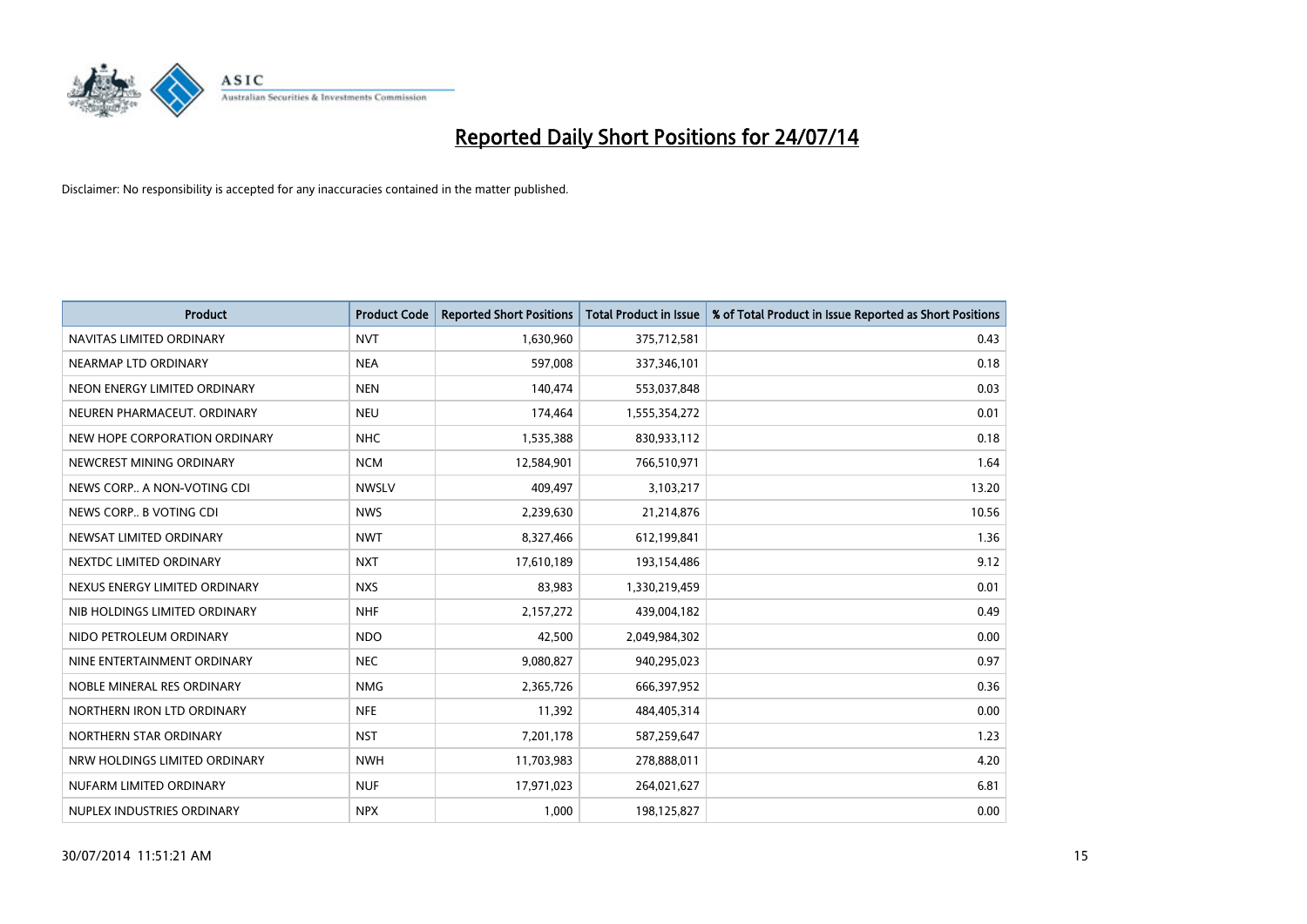

| <b>Product</b>                        | <b>Product Code</b> | <b>Reported Short Positions</b> | <b>Total Product in Issue</b> | % of Total Product in Issue Reported as Short Positions |
|---------------------------------------|---------------------|---------------------------------|-------------------------------|---------------------------------------------------------|
| OCEANAGOLD CORP. CHESS DEPOSITARY INT | <b>OGC</b>          | 1,102,562                       | 301,420,186                   | 0.37                                                    |
| OIL SEARCH LTD ORDINARY               | OSH                 | 7,469,647                       | 1,519,022,225                 | 0.49                                                    |
| OM HOLDINGS LIMITED ORDINARY          | <b>OMH</b>          | 58,321                          | 733,423,337                   | 0.01                                                    |
| ORICA LIMITED ORDINARY                | ORI                 | 14,921,907                      | 372,743,291                   | 4.00                                                    |
| ORIGIN ENERGY ORDINARY                | <b>ORG</b>          | 7,131,597                       | 1,103,646,907                 | 0.65                                                    |
| OROCOBRE LIMITED ORDINARY             | <b>ORE</b>          | 2,179,763                       | 132,041,911                   | 1.65                                                    |
| ORORA LIMITED ORDINARY                | <b>ORA</b>          | 2,373,030                       | 1,206,684,923                 | 0.20                                                    |
| OROTONGROUP LIMITED ORDINARY          | ORL                 | 232,041                         | 40,880,902                    | 0.57                                                    |
| OZ MINERALS ORDINARY                  | OZL                 | 13,409,410                      | 303,470,022                   | 4.42                                                    |
| OZFOREX GROUP LTD ORDINARY            | <b>OFX</b>          | 8,135,402                       | 240,000,000                   | 3.39                                                    |
| PACIFIC BRANDS ORDINARY               | <b>PBG</b>          | 19,155,606                      | 917,226,291                   | 2.09                                                    |
| PACT GROUP HLDGS LTD ORDINARY         | <b>PGH</b>          | 4,251,637                       | 294,097,961                   | 1.45                                                    |
| PALADIN ENERGY LTD ORDINARY           | <b>PDN</b>          | 106,431,866                     | 964, 367, 284                 | 11.04                                                   |
| PANAUST LIMITED ORDINARY              | <b>PNA</b>          | 199,050                         | 635,580,654                   | 0.03                                                    |
| PANORAMIC RESOURCES ORDINARY          | PAN                 | 193,532                         | 322,275,824                   | 0.06                                                    |
| PANTERRA GOLD LTD ORDINARY            | PGI                 |                                 | 822,241,166                   | 0.00                                                    |
| PAPERLINX LIMITED ORDINARY            | <b>PPX</b>          | 44,770                          | 665,181,261                   | 0.01                                                    |
| PAPILLON RES LTD ORDINARY             | PIR                 | 11,182,834                      | 352,044,210                   | 3.18                                                    |
| PATTIES FOODS LTD ORDINARY            | PFL                 | $\mathbf{1}$                    | 139,144,338                   | 0.00                                                    |
| PEET LIMITED ORDINARY                 | <b>PPC</b>          | 88,966                          | 433,389,348                   | 0.02                                                    |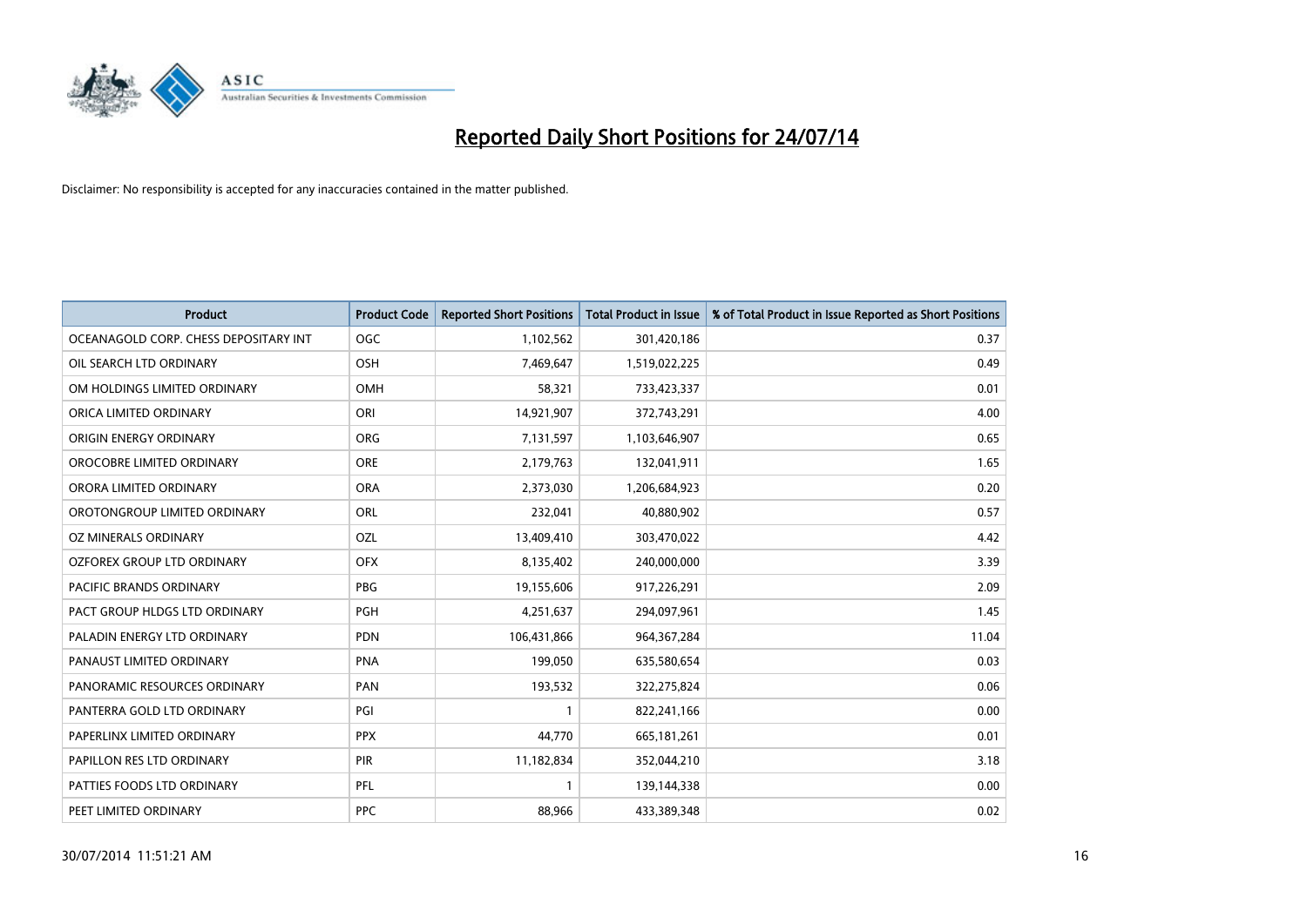

| <b>Product</b>                      | <b>Product Code</b> | <b>Reported Short Positions</b> | <b>Total Product in Issue</b> | % of Total Product in Issue Reported as Short Positions |
|-------------------------------------|---------------------|---------------------------------|-------------------------------|---------------------------------------------------------|
| PERPETUAL LIMITED ORDINARY          | PPT                 | 1,397,593                       | 46,574,426                    | 3.00                                                    |
| PERSEUS MINING LTD ORDINARY         | <b>PRU</b>          | 8,791,681                       | 526,656,401                   | 1.67                                                    |
| PHARMAXIS LTD ORDINARY              | <b>PXS</b>          | 53,330                          | 309,514,849                   | 0.02                                                    |
| PLATINUM ASSET ORDINARY             | <b>PTM</b>          | 1,369,326                       | 580,336,142                   | 0.24                                                    |
| PLATINUM AUSTRALIA ORDINARY         | <b>PLA</b>          | 836,027                         | 504,968,043                   | 0.17                                                    |
| PMP LIMITED ORDINARY                | <b>PMP</b>          | 587,439                         | 323,781,124                   | 0.18                                                    |
| PRANA BIOTECHNOLOGY ORDINARY        | <b>PBT</b>          | 4,658,005                       | 488,646,960                   | 0.95                                                    |
| PREMIER INVESTMENTS ORDINARY        | <b>PMV</b>          | 399,890                         | 155,714,874                   | 0.26                                                    |
| PRIMA BIOMED LTD ORDINARY           | <b>PRR</b>          | 132,361                         | 1,228,709,341                 | 0.01                                                    |
| PRIMARY HEALTH CARE ORDINARY        | <b>PRY</b>          | 19,217,437                      | 505,659,944                   | 3.80                                                    |
| PRIME MEDIA GRP LTD ORDINARY        | PRT                 | 1,657,368                       | 366,330,303                   | 0.45                                                    |
| PROGRAMMED ORDINARY                 | <b>PRG</b>          | 264,847                         | 118,253,992                   | 0.22                                                    |
| <b>QANTAS AIRWAYS ORDINARY</b>      | QAN                 | 76,708,872                      | 2,196,330,250                 | 3.49                                                    |
| OBE INSURANCE GROUP ORDINARY        | <b>OBE</b>          | 11,082,235                      | 1,277,602,695                 | 0.87                                                    |
| ORXPHARMA LTD ORDINARY              | <b>QRX</b>          | 30,000                          | 164,190,969                   | 0.02                                                    |
| <b>QUBE HOLDINGS LTD ORDINARY</b>   | <b>QUB</b>          | 21,887,902                      | 1,051,172,929                 | 2.08                                                    |
| RAMELIUS RESOURCES ORDINARY         | <b>RMS</b>          | 11,999                          | 398,048,073                   | 0.00                                                    |
| RAMSAY HEALTH CARE ORDINARY         | <b>RHC</b>          | 1,464,669                       | 202,081,252                   | 0.72                                                    |
| <b>RCG CORPORATION LTD ORDINARY</b> | <b>RCG</b>          | 94,352                          | 263,808,625                   | 0.04                                                    |
| <b>RCR TOMLINSON ORDINARY</b>       | <b>RCR</b>          | 949,381                         | 136,989,238                   | 0.69                                                    |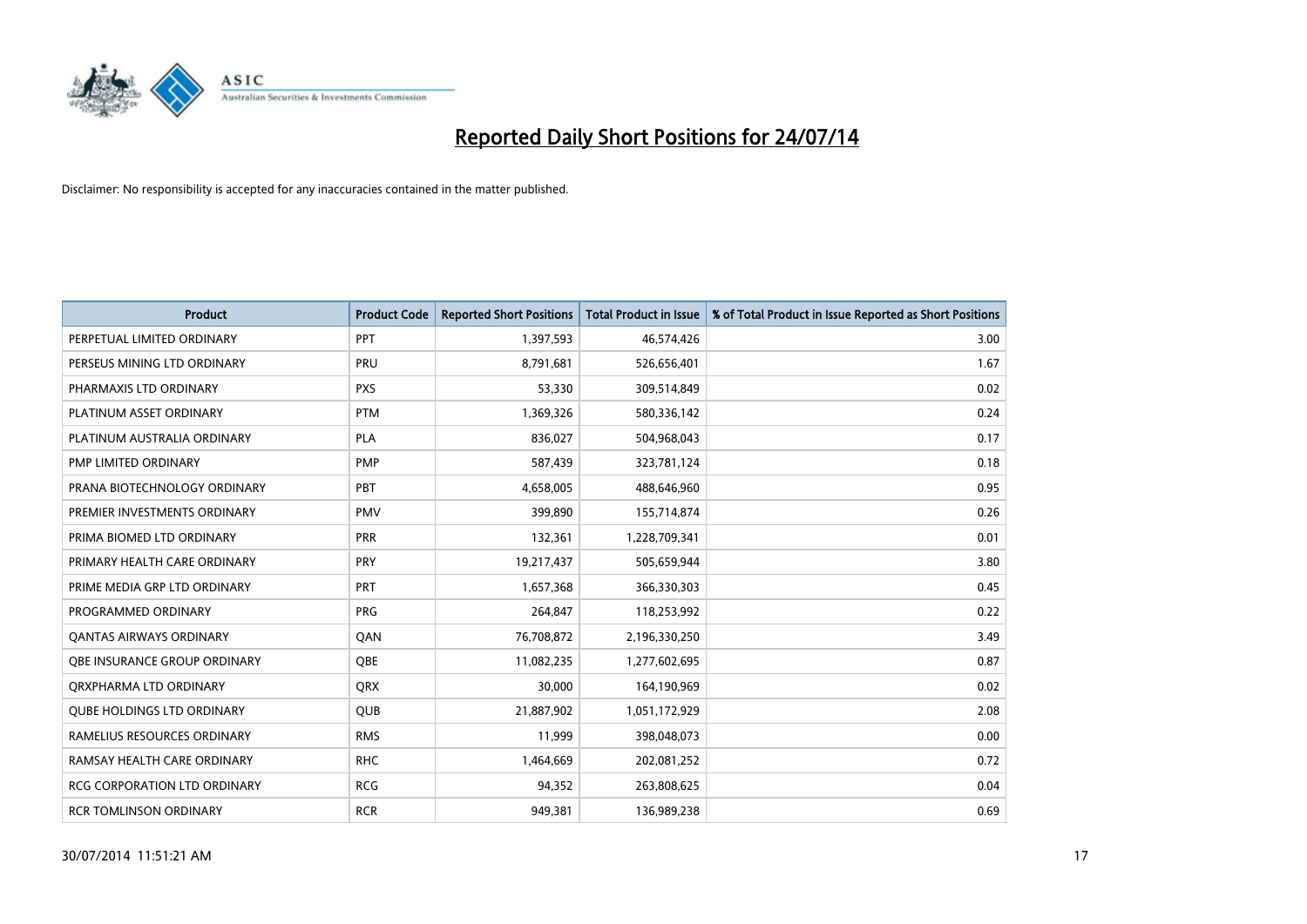

| <b>Product</b>                      | <b>Product Code</b> | <b>Reported Short Positions</b> | <b>Total Product in Issue</b> | % of Total Product in Issue Reported as Short Positions |
|-------------------------------------|---------------------|---------------------------------|-------------------------------|---------------------------------------------------------|
| <b>REA GROUP ORDINARY</b>           | <b>REA</b>          | 1,698,196                       | 131,714,699                   | 1.29                                                    |
| RECALL HOLDINGS LTD ORDINARY        | <b>REC</b>          | 6,776,287                       | 312,903,583                   | 2.17                                                    |
| <b>RECKON LIMITED ORDINARY</b>      | <b>RKN</b>          | 1,272,865                       | 126,913,066                   | 1.00                                                    |
| <b>RED 5 LIMITED ORDINARY</b>       | <b>RED</b>          | 174,740                         | 759,451,008                   | 0.02                                                    |
| <b>RED FORK ENERGY ORDINARY</b>     | <b>RFE</b>          | 565,556                         | 501,051,719                   | 0.11                                                    |
| REDBANK ENERGY LTD ORDINARY         | <b>AEJ</b>          | 13                              | 786,287                       | 0.00                                                    |
| REED RESOURCES LTD ORDINARY         | <b>RDR</b>          | 2,000                           | 523,453,895                   | 0.00                                                    |
| <b>REGIS RESOURCES ORDINARY</b>     | <b>RRL</b>          | 38,315,267                      | 499,744,095                   | 7.67                                                    |
| RESMED INC CDI 10:1                 | <b>RMD</b>          | 41,269,384                      | 1,402,915,440                 | 2.94                                                    |
| <b>RESOLUTE MINING ORDINARY</b>     | <b>RSG</b>          | 4,655,108                       | 641,189,223                   | 0.73                                                    |
| <b>RESOURCE GENERATION ORDINARY</b> | <b>RES</b>          | 1,220                           | 581,380,338                   | 0.00                                                    |
| RETAIL FOOD GROUP ORDINARY          | <b>RFG</b>          | 7,452,325                       | 144,878,508                   | 5.14                                                    |
| REX MINERALS LIMITED ORDINARY       | <b>RXM</b>          | 620,672                         | 220,519,784                   | 0.28                                                    |
| RIO TINTO LIMITED ORDINARY          | <b>RIO</b>          | 3,952,172                       | 435,758,720                   | 0.91                                                    |
| ROBUST RESOURCES ORDINARY           | <b>ROL</b>          | 1                               | 195,369,627                   | 0.00                                                    |
| ROC OIL COMPANY ORDINARY            | <b>ROC</b>          | 2,774,625                       | 687,618,400                   | 0.40                                                    |
| ROYAL WOLF HOLDINGS ORDINARY        | <b>RWH</b>          | 212,565                         | 100,387,052                   | 0.21                                                    |
| <b>RURALCO HOLDINGS ORDINARY</b>    | <b>RHL</b>          | 3,658                           | 77,291,069                    | 0.00                                                    |
| SAI GLOBAL LIMITED ORDINARY         | SAI                 | 490,656                         | 210,918,332                   | 0.23                                                    |
| SALMAT LIMITED ORDINARY             | <b>SLM</b>          | 1,182                           | 159,812,799                   | 0.00                                                    |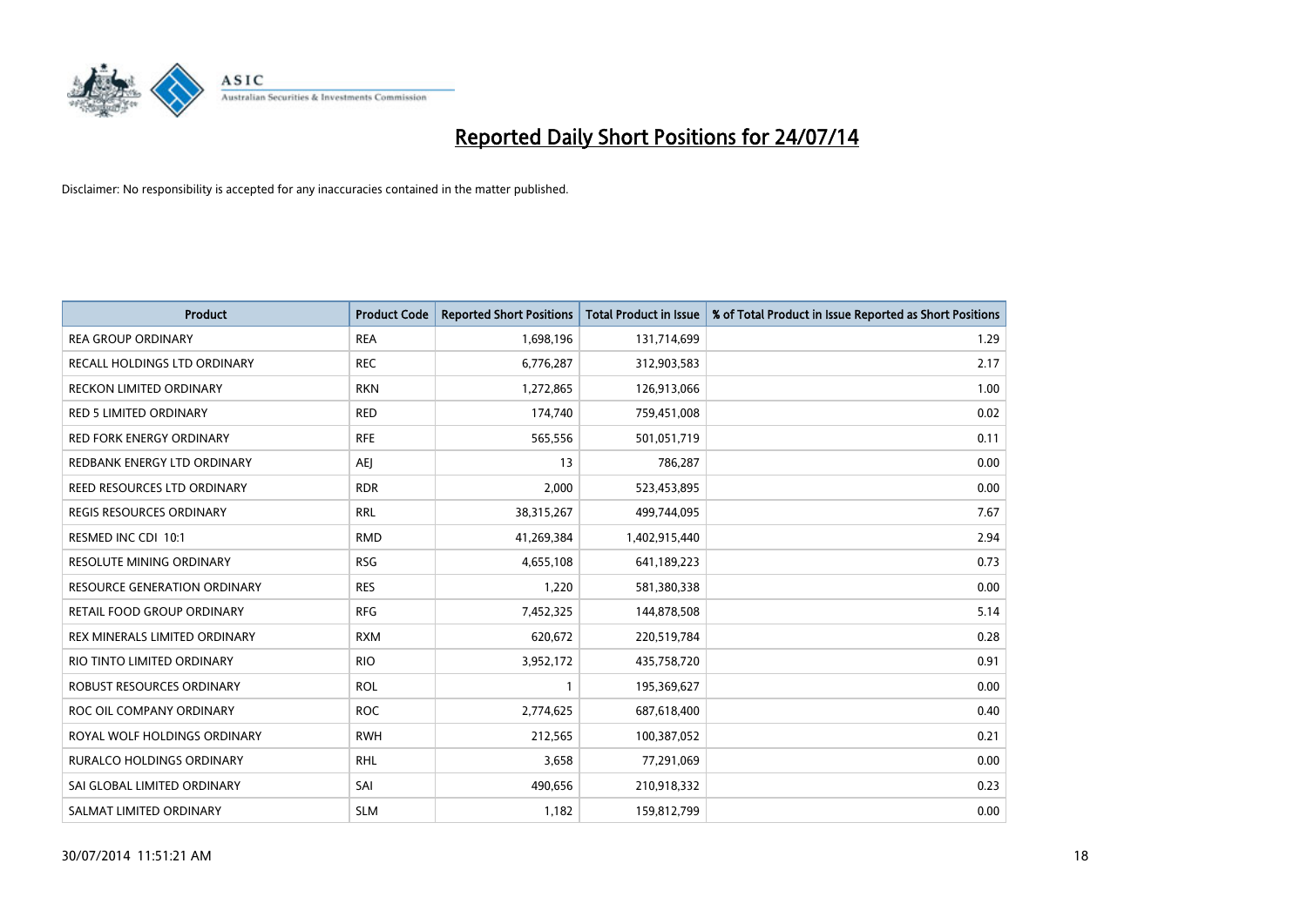

| <b>Product</b>                        | <b>Product Code</b> | <b>Reported Short Positions</b> | <b>Total Product in Issue</b> | % of Total Product in Issue Reported as Short Positions |
|---------------------------------------|---------------------|---------------------------------|-------------------------------|---------------------------------------------------------|
| SAMSON OIL & GAS LTD ORDINARY         | <b>SSN</b>          | 20,376,960                      | 2,837,756,933                 | 0.72                                                    |
| SANDFIRE RESOURCES ORDINARY           | <b>SFR</b>          | 1,737,864                       | 155,640,968                   | 1.12                                                    |
| SANTOS LTD ORDINARY                   | <b>STO</b>          | 4,454,391                       | 976,597,555                   | 0.46                                                    |
| SARACEN MINERAL ORDINARY              | <b>SAR</b>          | 778,426                         | 792,784,738                   | 0.10                                                    |
| SCA PROPERTY GROUP STAPLED SECURITIES | <b>SCP</b>          | 32,556,017                      | 648,628,320                   | 5.02                                                    |
| <b>SCENTRE GRP STAPLED</b>            | SCG                 | 11,652,418                      | 5,324,296,678                 | 0.22                                                    |
| SEDGMAN LIMITED ORDINARY              | <b>SDM</b>          | 1,593,668                       | 227,059,277                   | 0.70                                                    |
| SEEK LIMITED ORDINARY                 | <b>SEK</b>          | 10,385,908                      | 340,459,756                   | 3.05                                                    |
| SELECT HARVESTS ORDINARY              | SHV                 | 539,176                         | 57,999,427                    | 0.93                                                    |
| SENEX ENERGY LIMITED ORDINARY         | <b>SXY</b>          | 6,831,253                       | 1,147,010,917                 | 0.60                                                    |
| SERVCORP LIMITED ORDINARY             | SRV                 | 3,621                           | 98,432,275                    | 0.00                                                    |
| SERVICE STREAM ORDINARY               | SSM                 | 30                              | 386,389,873                   | 0.00                                                    |
| SEVEN GROUP HOLDINGS ORDINARY         | <b>SVW</b>          | 351,733                         | 302,691,886                   | 0.12                                                    |
| SEVEN WEST MEDIA LTD ORDINARY         | <b>SWM</b>          | 8,715,034                       | 999,160,872                   | 0.87                                                    |
| SFG AUSTRALIA LTD ORDINARY            | <b>SFW</b>          | 2,094,536                       | 734,874,200                   | 0.29                                                    |
| SG FLEET GROUP LTD ORDINARY           | SGF                 | 738,005                         | 242,691,826                   | 0.30                                                    |
| SIGMA PHARMACEUTICAL ORDINARY         | <b>SIP</b>          | 19,782,961                      | 1,112,511,644                 | 1.78                                                    |
| SILEX SYSTEMS ORDINARY                | <b>SLX</b>          | 3,086,112                       | 170,440,771                   | 1.81                                                    |
| SILVER CHEF LIMITED ORDINARY          | <b>SIV</b>          | 81,690                          | 29,469,492                    | 0.28                                                    |
| SILVER LAKE RESOURCE ORDINARY         | <b>SLR</b>          | 15,531,225                      | 503,233,971                   | 3.09                                                    |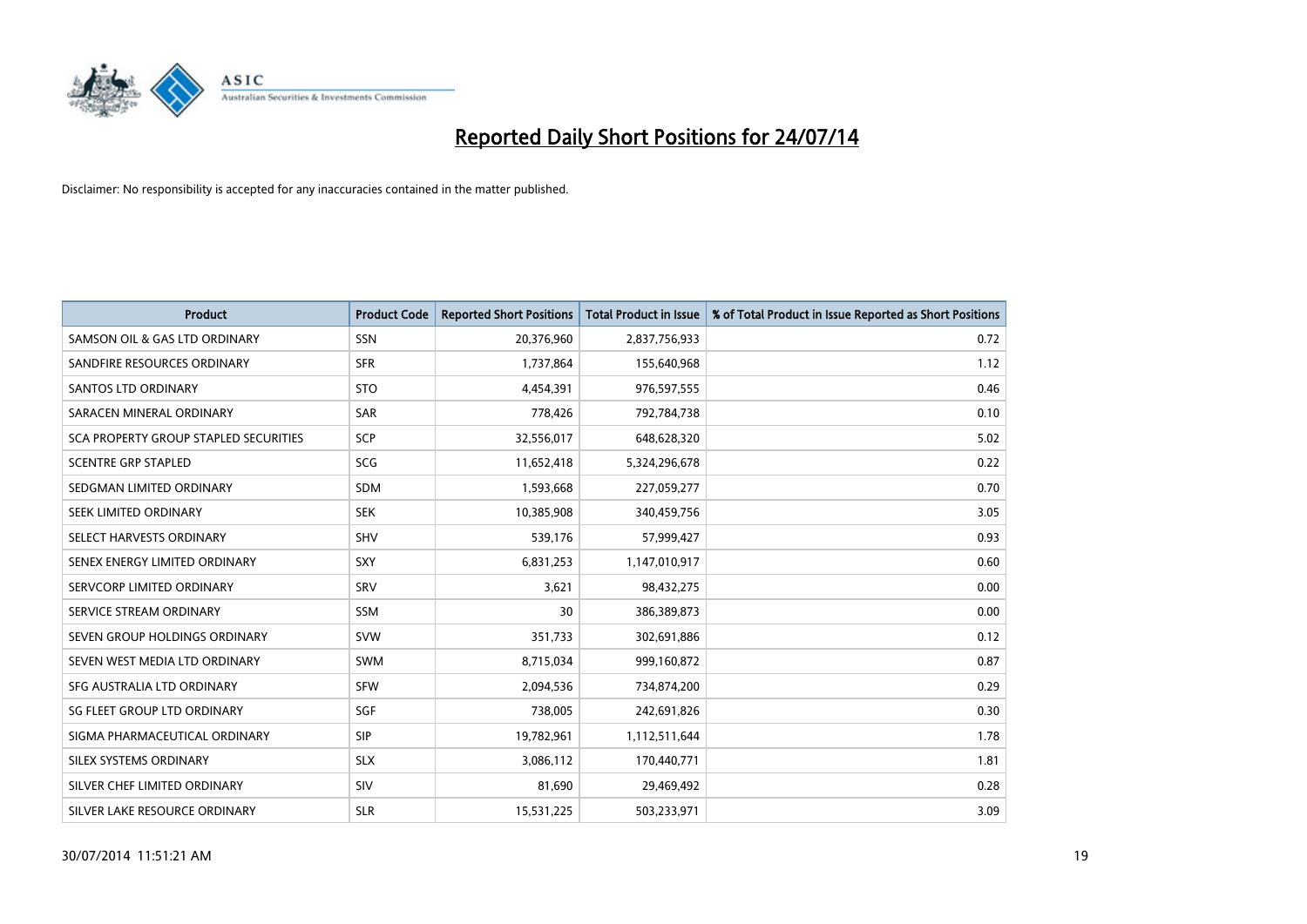

| <b>Product</b>                           | <b>Product Code</b> | <b>Reported Short Positions</b> | <b>Total Product in Issue</b> | % of Total Product in Issue Reported as Short Positions |
|------------------------------------------|---------------------|---------------------------------|-------------------------------|---------------------------------------------------------|
| SIMS METAL MGMT LTD ORDINARY             | <b>SGM</b>          | 10,837,617                      | 204,604,433                   | 5.30                                                    |
| SINGAPORE TELECOMM. CHESS DEPOSITARY INT | <b>SGT</b>          | 7,581,140                       | 116,807,316                   | 6.49                                                    |
| SINO GAS ENERGY ORDINARY                 | <b>SEH</b>          | 4,703,028                       | 1,541,422,358                 | 0.31                                                    |
| SIRIUS RESOURCES NL ORDINARY             | <b>SIR</b>          | 12,393,697                      | 262,394,586                   | 4.72                                                    |
| SIRTEX MEDICAL ORDINARY                  | <b>SRX</b>          | 67,199                          | 56,494,365                    | 0.12                                                    |
| SKILLED GROUP LTD ORDINARY               | <b>SKE</b>          | 3,372,989                       | 235,254,496                   | 1.43                                                    |
| SKY NETWORK ORDINARY                     | <b>SKT</b>          | 161,685                         | 389,139,785                   | 0.04                                                    |
| SKYCITY ENT GRP LTD ORDINARY             | <b>SKC</b>          | 7,238,294                       | 582,088,094                   | 1.24                                                    |
| <b>SLATER &amp; GORDON ORDINARY</b>      | <b>SGH</b>          | 6,524,595                       | 204,338,625                   | 3.19                                                    |
| SMS MANAGEMENT, ORDINARY                 | <b>SMX</b>          | 3,098,319                       | 69,394,537                    | 4.46                                                    |
| SONIC HEALTHCARE ORDINARY                | <b>SHL</b>          | 3,284,803                       | 400,811,556                   | 0.82                                                    |
| SOUL PATTINSON (W.H) ORDINARY            | SOL                 | 1,492                           | 239,395,320                   | 0.00                                                    |
| SP AUSNET STAPLED SECURITIES             | <b>SPN</b>          | 35,949,392                      | 3,425,244,162                 | 1.05                                                    |
| SPARK INFRASTRUCTURE STAPLED US PROHIBT. | SKI                 | 21,169,669                      | 1,466,360,128                 | 1.44                                                    |
| SPDR 200 FUND ETF UNITS                  | <b>STW</b>          | 7,681                           | 46,146,865                    | 0.02                                                    |
| SPECIALTY FASHION ORDINARY               | <b>SFH</b>          | 802                             | 192,236,121                   | 0.00                                                    |
| SPOTLESS GRP HLD LTD ORDINARY            | SPO                 | 13,993,053                      | 1,098,290,178                 | 1.27                                                    |
| ST BARBARA LIMITED ORDINARY              | <b>SBM</b>          | 13,238,901                      | 488,074,077                   | 2.71                                                    |
| STARPHARMA HOLDINGS ORDINARY             | SPL                 | 15,425,130                      | 285,109,680                   | 5.41                                                    |
| STEADFAST GROUP LTD ORDINARY             | <b>SDF</b>          | 3,959,034                       | 501,638,307                   | 0.79                                                    |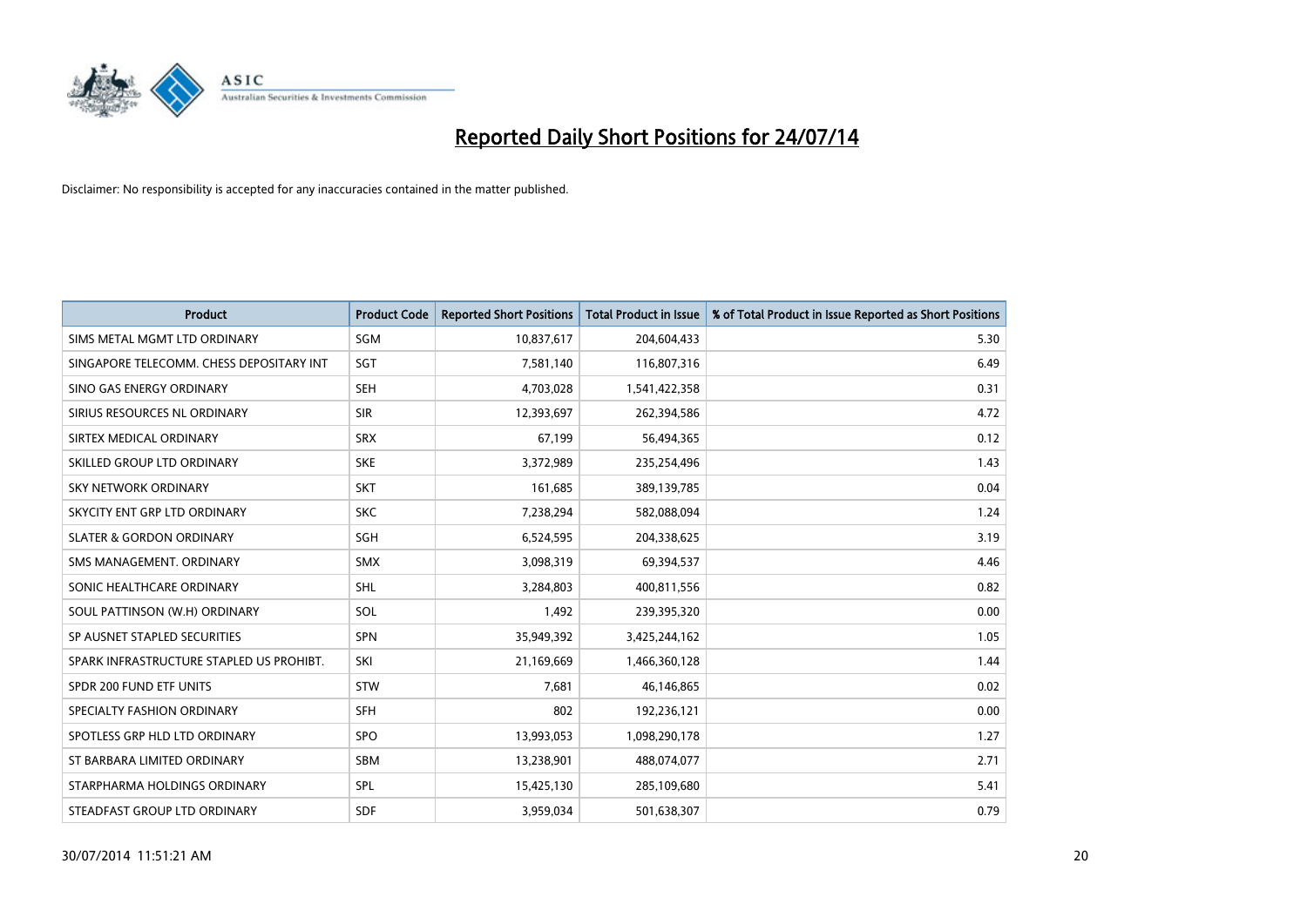

| <b>Product</b>                   | <b>Product Code</b> | <b>Reported Short Positions</b> | <b>Total Product in Issue</b> | % of Total Product in Issue Reported as Short Positions |
|----------------------------------|---------------------|---------------------------------|-------------------------------|---------------------------------------------------------|
| STH CRS ELECT ENGNR ORDINARY     | <b>SXE</b>          | 13,433                          | 161,523,130                   | 0.01                                                    |
| STHN CROSS MEDIA ORDINARY        | <b>SXL</b>          | 31,882,392                      | 705,246,986                   | 4.52                                                    |
| STOCKLAND UNITS/ORD STAPLED      | SGP                 | 17,392,523                      | 2,326,978,560                 | 0.75                                                    |
| STRAITS RES LTD. ORDINARY        | SRO                 | 28,747                          | 1,217,730,293                 | 0.00                                                    |
| STRIKE ENERGY LTD ORDINARY       | <b>STX</b>          | 4,000                           | 833,330,946                   | 0.00                                                    |
| STW COMMUNICATIONS ORDINARY      | SGN                 | 3,644,255                       | 403,828,512                   | 0.90                                                    |
| SUNCORP GROUP LTD ORDINARY       | <b>SUN</b>          | 9,638,448                       | 1,286,600,980                 | 0.75                                                    |
| SUNDANCE ENERGY ORDINARY         | <b>SEA</b>          | 8,422,144                       | 548,714,663                   | 1.53                                                    |
| SUNDANCE RESOURCES ORDINARY      | SDL                 | 78,662,406                      | 3,082,028,456                 | 2.55                                                    |
| SUNLAND GROUP LTD ORDINARY       | <b>SDG</b>          | 685,301                         | 181,710,087                   | 0.38                                                    |
| SUPER RET REP LTD ORDINARY       | <b>SUL</b>          | 7,254,857                       | 196,731,620                   | 3.69                                                    |
| SYD AIRPORT STAPLED US PROHIBIT. | <b>SYD</b>          | 17,040,501                      | 2,216,216,041                 | 0.77                                                    |
| SYRAH RESOURCES ORDINARY         | <b>SYR</b>          | 5,551,295                       | 163,005,614                   | 3.41                                                    |
| TABCORP HOLDINGS LTD ORDINARY    | <b>TAH</b>          | 18,473,413                      | 762,954,019                   | 2.42                                                    |
| TAP OIL LIMITED ORDINARY         | <b>TAP</b>          | 34,591                          | 243,150,627                   | 0.01                                                    |
| TASSAL GROUP LIMITED ORDINARY    | <b>TGR</b>          | 580,868                         | 146,507,029                   | 0.40                                                    |
| TATTS GROUP LTD ORDINARY         | <b>TTS</b>          | 22,634,162                      | 1,434,447,341                 | 1.58                                                    |
| <b>TECHNOLOGY ONE ORDINARY</b>   | <b>TNE</b>          | 25,580                          | 308,796,455                   | 0.01                                                    |
| TELECOM CORPORATION ORDINARY     | <b>TEL</b>          | 8,086,969                       | 1,828,530,844                 | 0.44                                                    |
| TELSTRA CORPORATION, ORDINARY    | TLS                 | 38,872,080                      | 12,443,074,357                | 0.31                                                    |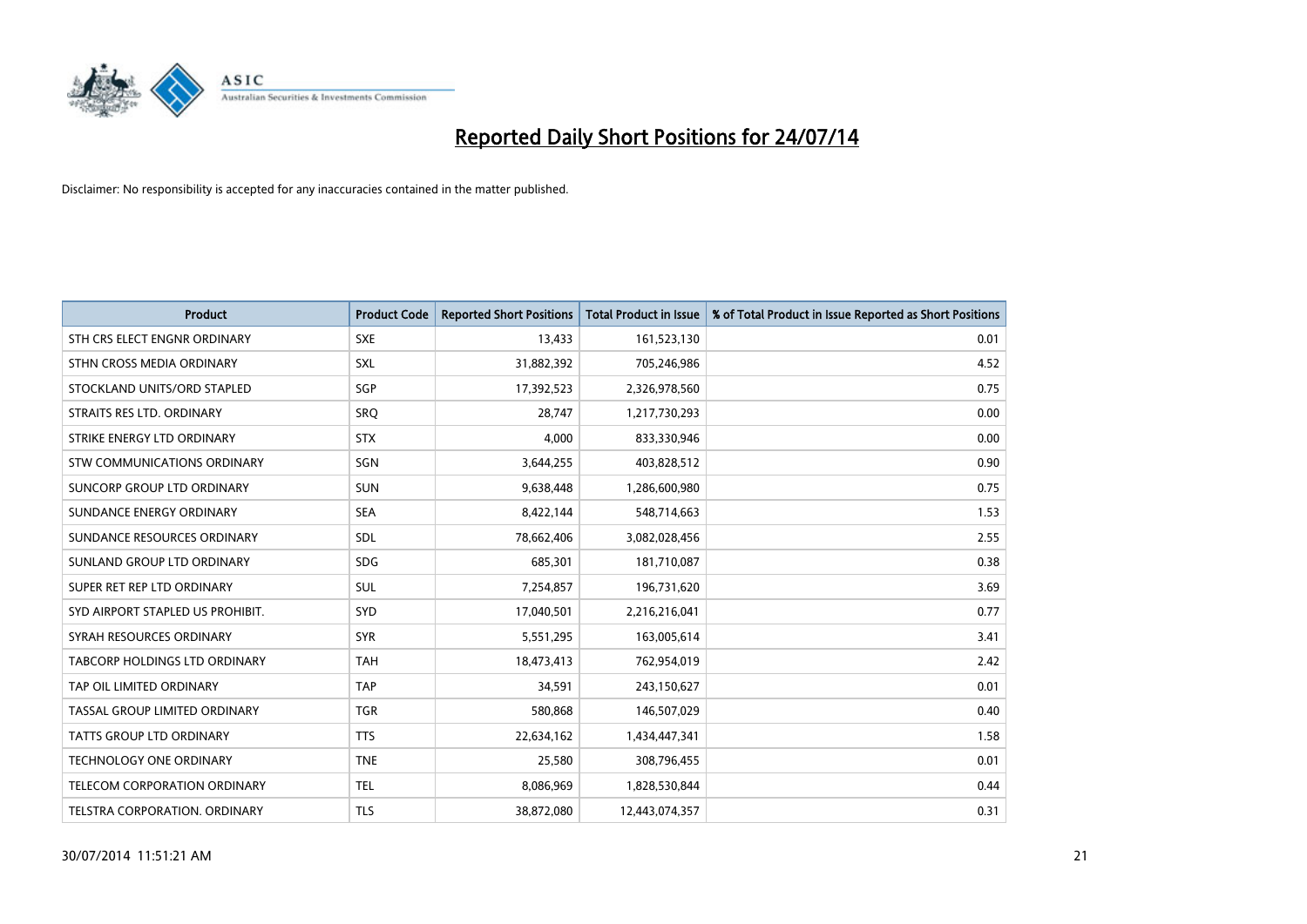

| <b>Product</b>                       | <b>Product Code</b> | <b>Reported Short Positions</b> | <b>Total Product in Issue</b> | % of Total Product in Issue Reported as Short Positions |
|--------------------------------------|---------------------|---------------------------------|-------------------------------|---------------------------------------------------------|
| TEN NETWORK HOLDINGS ORDINARY        | <b>TEN</b>          | 154,686,892                     | 2,630,984,596                 | 5.88                                                    |
| TERANGA GOLD CORP CDI 1:1            | <b>TGZ</b>          | 85,354                          | 82,371,687                    | 0.10                                                    |
| TFS CORPORATION LTD ORDINARY         | <b>TFC</b>          | 1,728,891                       | 324,157,408                   | 0.53                                                    |
| THE PAS GROUP LTD ORDINARY           | <b>PGR</b>          | 609,390                         | 136,690,860                   | 0.45                                                    |
| THE REJECT SHOP ORDINARY             | <b>TRS</b>          | 3,260,405                       | 28,844,648                    | 11.30                                                   |
| THORN GROUP LIMITED ORDINARY         | <b>TGA</b>          | 52,711                          | 150,634,985                   | 0.03                                                    |
| TIGER RESOURCES ORDINARY             | TGS                 | 2,030,728                       | 898,784,227                   | 0.23                                                    |
| TITAN ENERGY SERVICE ORDINARY        | <b>TTN</b>          | 20,000                          | 50,585,915                    | 0.04                                                    |
| TOLL HOLDINGS LTD ORDINARY           | <b>TOL</b>          | 28,603,031                      | 717,133,875                   | 3.99                                                    |
| TOX FREE SOLUTIONS ORDINARY          | <b>TOX</b>          | 3,837,468                       | 133,752,359                   | 2.87                                                    |
| TPG TELECOM LIMITED ORDINARY         | <b>TPM</b>          | 11,622,167                      | 793,808,141                   | 1.46                                                    |
| <b>TRADE ME GROUP ORDINARY</b>       | <b>TME</b>          | 3,054,019                       | 396,584,956                   | 0.77                                                    |
| <b>TRANSFIELD SERVICES ORDINARY</b>  | <b>TSE</b>          | 26,973,065                      | 512,457,716                   | 5.26                                                    |
| TRANSPACIFIC INDUST, ORDINARY        | <b>TPI</b>          | 2,329,355                       | 1,579,472,080                 | 0.15                                                    |
| TRANSURBAN GROUP TRIPLE STAPLED SEC. | TCL                 | 18,200,566                      | 1,896,384,069                 | 0.96                                                    |
| <b>TREASURY GROUP ORDINARY</b>       | <b>TRG</b>          | 177,986                         | 23,070,755                    | 0.77                                                    |
| TREASURY WINE ESTATE ORDINARY        | <b>TWE</b>          | 25,563,218                      | 649,427,560                   | 3.94                                                    |
| TRITON MIN LTD ORDINARY              | <b>TON</b>          | 751,217                         | 272,861,526                   | 0.28                                                    |
| TROY RESOURCES LTD ORDINARY          | <b>TRY</b>          | 2,253,633                       | 195,034,997                   | 1.16                                                    |
| UGL LIMITED ORDINARY                 | UGL                 | 18,180,335                      | 166,511,240                   | 10.92                                                   |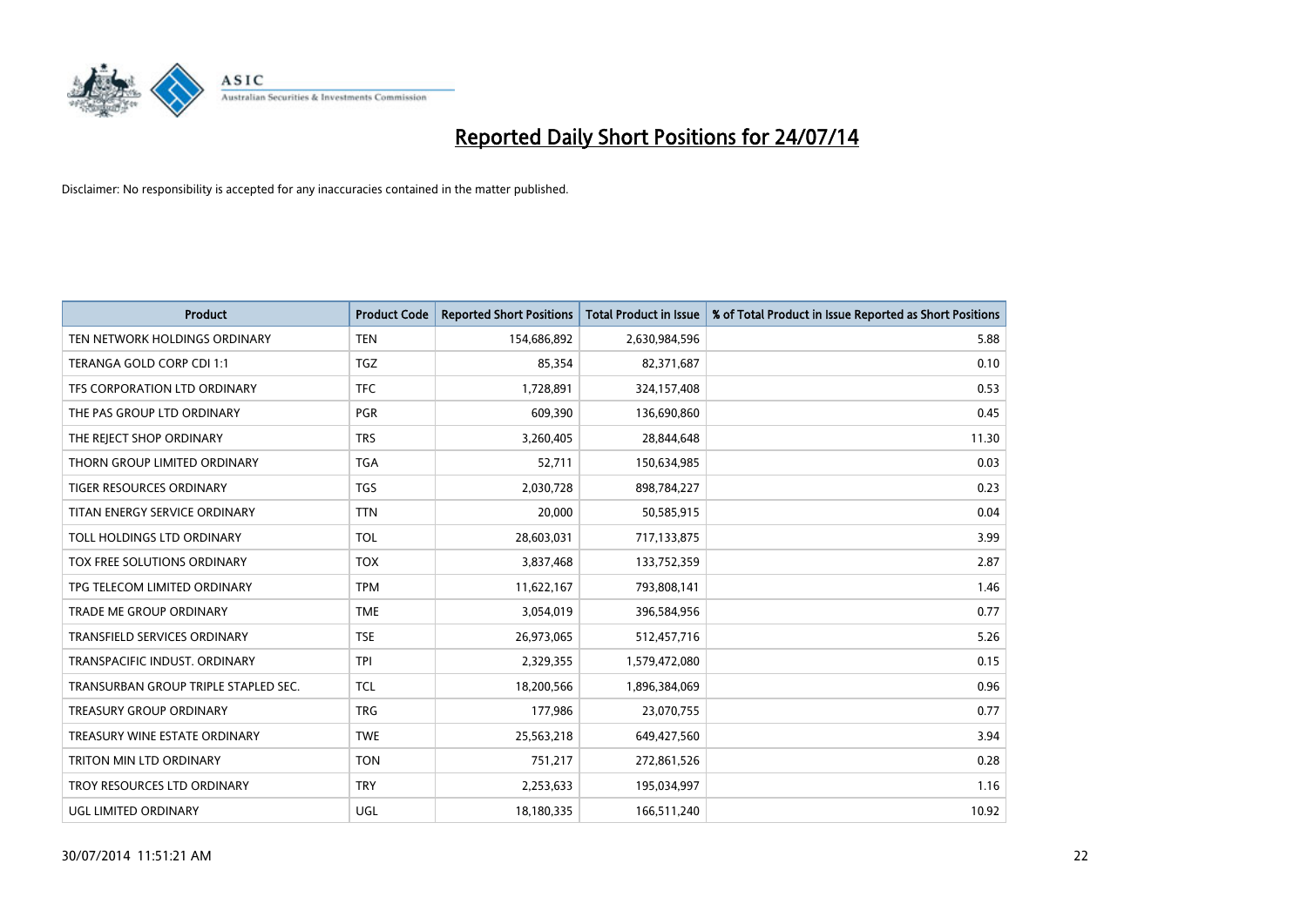

| Product                              | <b>Product Code</b> | <b>Reported Short Positions</b> | <b>Total Product in Issue</b> | % of Total Product in Issue Reported as Short Positions |
|--------------------------------------|---------------------|---------------------------------|-------------------------------|---------------------------------------------------------|
| UNILIFE CORPORATION CDI 6:1          | <b>UNS</b>          | 120,000                         | 268,394,868                   | 0.04                                                    |
| UXC LIMITED ORDINARY                 | <b>UXC</b>          | 3,109,060                       | 322,477,434                   | 0.96                                                    |
| <b>VEDA GROUP LTD ORDINARY</b>       | <b>VED</b>          | 16,320,540                      | 842,055,406                   | 1.94                                                    |
| <b>VILLAGE ROADSHOW LTD ORDINARY</b> | <b>VRL</b>          | 1,212,201                       | 159,504,142                   | 0.76                                                    |
| <b>VIRGIN AUS HLDG LTD ORDINARY</b>  | <b>VAH</b>          | 60,901,194                      | 3,514,825,734                 | 1.73                                                    |
| <b>VIRTUS HEALTH LTD ORDINARY</b>    | <b>VRT</b>          | 4,815,546                       | 79,722,678                    | 6.04                                                    |
| <b>VOCATION LTD ORDINARY</b>         | <b>VET</b>          | 12,265,060                      | 202,899,894                   | 6.04                                                    |
| <b>VOCUS COMMS LTD ORDINARY</b>      | <b>VOC</b>          | 246,076                         | 94,609,834                    | 0.26                                                    |
| WARRNAMBOOL CHEESE ORDINARY          | <b>WCB</b>          | 5,046                           | 56,098,797                    | 0.01                                                    |
| <b>WATPAC LIMITED ORDINARY</b>       | <b>WTP</b>          | 2,615                           | 186,489,922                   | 0.00                                                    |
| <b>WEBIET LIMITED ORDINARY</b>       | <b>WEB</b>          | 1,299,474                       | 79,397,959                    | 1.64                                                    |
| <b>WESFARMERS LIMITED ORDINARY</b>   | <b>WES</b>          | 7,313,710                       | 1,143,274,951                 | 0.64                                                    |
| WESTERN AREAS LTD ORDINARY           | <b>WSA</b>          | 15,726,571                      | 232,310,014                   | 6.77                                                    |
| WESTERN DESERT RES. ORDINARY         | <b>WDR</b>          | 6,051,979                       | 620,049,919                   | 0.98                                                    |
| WESTERN DESERT RES. RIGHTS 31-MAR-14 | <b>WDRR</b>         | 17,835                          | 120,009,662                   | 0.01                                                    |
| <b>WESTFIELD CORP STAPLED</b>        | WFD                 | 4,935,615                       | 2,078,089,686                 | 0.24                                                    |
| WESTFIELD GROUP ORD/UNIT STAPLED SEC | <b>WDC</b>          | 1,942,283                       | 2,078,089,686                 | 0.09                                                    |
| WESTFIELD RETAIL TST UNIT STAPLED    | <b>WRT</b>          | 74,483                          | 2,979,214,029                 | 0.00                                                    |
| <b>WESTPAC BANKING CORP ORDINARY</b> | <b>WBC</b>          | 20,273,401                      | 3,109,048,309                 | 0.65                                                    |
| WHITE ENERGY COMPANY ORDINARY        | <b>WEC</b>          | 31,950                          | 328,374,494                   | 0.01                                                    |